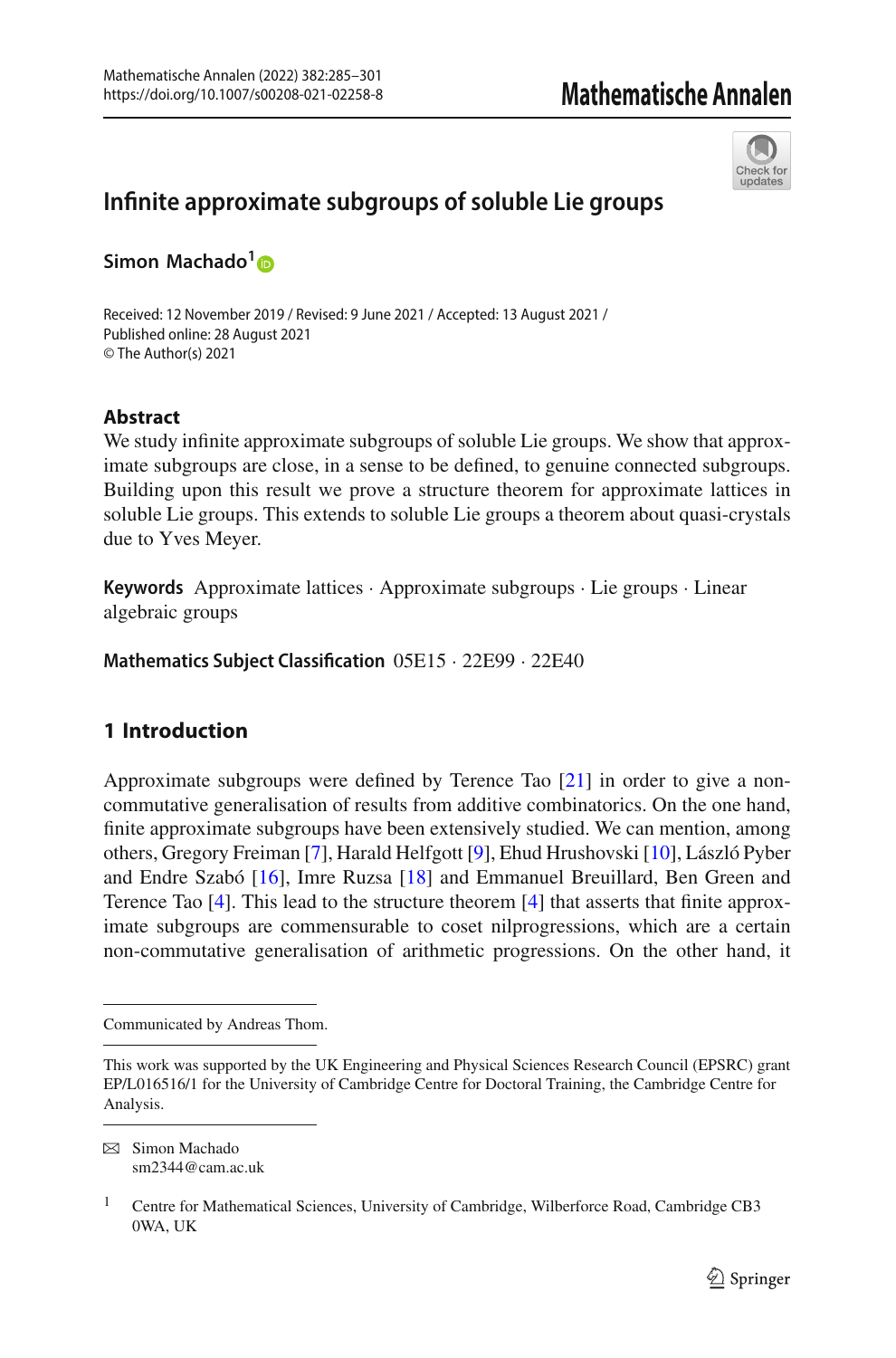seems hopeless to aim at classifying all infinite approximate subgroups. Some results in this direction for particular classes of infinite approximate subgroups can be found in [\[5](#page-16-7)[,10](#page-16-3)[,14](#page-16-8)]. Inspired by Yves Meyer's results on quasi-crystals [\[15\]](#page-16-9), Michael Björklund and Tobias Hartnick have defined a class of infinite approximate subgroups called approximate lattices in [\[2](#page-15-0)]. These approximate subgroups generalise lattices (discrete subgroups of Lie groups with finite co-volume) and share many properties with them. For instance, lattices and approximate lattices in nilpotent Lie groups have a very similar theory, see [\[12\]](#page-16-10). Whether similar results hold for other types of locally compact groups is the open question that motivates this article. Here, we address the case of soluble Lie groups (Theorem [3](#page-2-0) below). Along the way, we show a structure theorem for all approximate subgroups in soluble algebraic groups (Theorem [1\)](#page-1-0).

A subset Λ of a group *G* is an *approximate subgroup* if it contains the identity, if it is symmetric i.e.  $\Lambda = \Lambda^{-1}$ , and if there exists a finite subset  $F \subset G$  such that  $\Lambda^2 \subset F\Lambda$ . Here,  $\Lambda^2 := {\lambda_1 \lambda_2 | \lambda_1, \lambda_2 \in \Lambda}, F\Lambda := {\{ f \lambda | f \in F, \lambda \in \Lambda \}}$  and more generally  $\Lambda^n := \{\lambda_1 \cdots \lambda_n | \lambda_1, \ldots, \lambda_n \in \Lambda\}$ . Moreover, set  $\Lambda^\infty := \bigcup_{n \geq 0} \Lambda^n$  the subgroup generated by Λ. We will say that two subsets  $\Lambda$ ,  $\Xi \subset G$  are *commensurable* if there is a finite set *F* such that  $\Lambda \subset F\mathcal{Z}$  and  $\mathcal{Z} \subset F\Lambda$ . If *G* is endowed with the structure of a topological group, we say that subsets Λ, Ξ ⊂ *G* are *compactly commensurable* if there is a compact subset  $K \subset G$  with  $\Lambda \subset K \subset G$  and  $\subset \subset K \Lambda$ . Commensurability and compact commensurability are equivalence relations.

<span id="page-1-0"></span>Our main result is concerned with classifying certain soluble approximate subgroups up to compact commensurability:

**Theorem 1** Let  $\Lambda \subset GL_n(\mathbb{R})$  be an approximate subgroup generating a soluble sub*group. Then* Λ *is compactly commensurable to a Zariski-closed soluble subgroup H of*  $GL_n(\mathbb{R})$  *normal in the Zariski-closure of*  $\Lambda^\infty$ .

Theorem [1](#page-1-0) is a non-commutative generalisation of a theorem due to Jean-Pierre Schreiber [\[19](#page-16-11), Proposition 2], which was recently given a new proof and an extension to discrete approximate subgroups of the Heisenberg group by Alexander Fish in [\[6](#page-16-12), Theorem 2.2]. Theorem [1](#page-1-0) also generalises a result of Fried and Goldman about the existence of *syndetic hulls* for virtually solvable subgroups of  $GL_n(\mathbb{R})$  (see [\[8,](#page-16-13) Theorem 1.6] and Proposition [2](#page-8-0) below). Another interesting corollary to this result is that *approximate lattices* (see [\[2](#page-15-0), Definition 4.9]) in soluble algebraic groups are uniform (see Theorem [5\)](#page-9-0).

An approximate subgroup Λ ⊂ *G* in a locally compact group is a *uniform approximate lattice* if  $\Lambda^2$  is discrete and  $\Lambda$  is compactly commensurable to *G*. The approximate group condition arises naturally from the combination of discreteness and compact commensurability to the ambient group: if a subset  $\Lambda \subset G$  is symmetric, compactly commensurable to *G* and  $\Lambda^6$  is discrete, then  $\Lambda$  is a uniform approximate lattice. See [\[2](#page-15-0)] for this and more on the general theory of approximate lattices.

Examples of uniform approximate lattices are given by *cut-and-project schemes*. A cut-and-project scheme  $(G, H, \Gamma)$  consists of two locally compact groups  $G$  and  $H$ , and a uniform lattice  $\Gamma$  in  $G \times H$  such that  $\Gamma \cap (\{e_G\} \times H) = \{e_{G \times H}\}\$ and  $\Gamma$  projects densely to *H*. Given a cut-and-project scheme (*G*, *H*,Γ) and a symmetric relatively compact neighbourhood  $W_0$  of  $e_H$  in  $H$ , one gets a uniform approximate lattice when considering the projection  $\Lambda$  of  $(G \times W_0) \cap \Gamma$  to *G*. Any approximate subgroup of *G*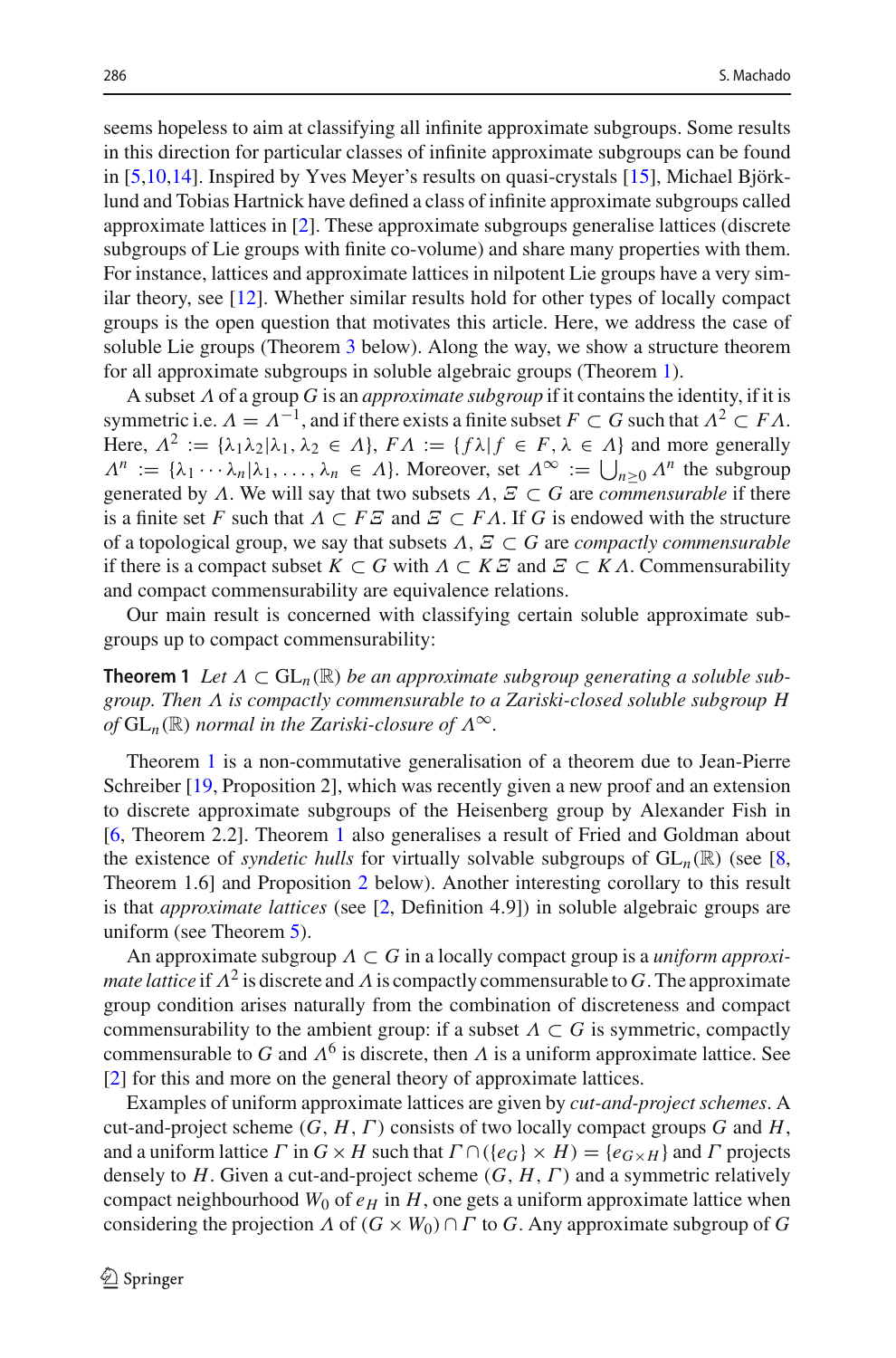which is commensurable to such a Λ is called a *Meyer subset* of *G*. This construction was first introduced by Yves Meyer in the abelian case [\[15\]](#page-16-9) and extended by Michael Björklund and Tobias Hartnick [\[2\]](#page-15-0).

In a similar fashion, for  $\Lambda \subset G$  an approximate subgroup, we say that a group homomorphism  $f : \Lambda^{\infty} \to H$  with *H* a locally compact group is a *good model* (*of*  $\Lambda$ ) if: (*i*)  $f(\Lambda)$  is relatively compact, and (*ii*) there is  $V$  a neighbourhood of the identity in *H* such that  $f^{-1}(V) \subset \Lambda$ . In this situation, we say that  $\Lambda$  has a good *model*.

If  $\Lambda := p_G$  ( $G \times W_0 \cap \Gamma$ ) is a uniform approximate lattice constructed from a cut-and-project scheme  $(G, H, \Gamma)$ , then  $f = p_H \circ (p_G)_{| \Gamma}^{-1}$  is a good model of  $\Lambda$ , where  $p_G$  and  $p_H$  are the natural projections on *G* and *H* respectively. Conversely, if  $\Lambda \subset G$  is a uniform approximate lattice and has a good model f, the map

$$
\begin{aligned} \Lambda^{\infty} &\rightarrow G \times \overline{f(\Lambda^{\infty})} \\ \gamma &\mapsto (\gamma, f(\gamma)) \end{aligned}
$$

embeds  $\Lambda^{\infty}$  in  $G \times f(\Lambda^{\infty})$  as a uniform lattice. Thus,  $(G, \overline{f(\Lambda^{\infty})}, \Lambda^{\infty})$  is a cutand-project scheme. Therefore, both constructions are equivalent and we will use the latter as it is handier in our case. For further results on good models in groups see [\[13](#page-16-14)].

In [\[15\]](#page-16-9) Yves Meyer proved a structure theorem for what later came to be known as mathematical quasi-crystals. Quasi-crystals correspond to uniform approximate lattices in locally compact abelian groups. Rephrased with our terminology, Meyer's theorem becomes :

**Theorem 2** [\[15,](#page-16-9) Theorem 3.2] *Let* Λ *be a uniform approximate lattice in a locally compact abelian group G. Then* Λ *is a Meyer subset.*

Motivated by this theorem the authors of [\[2](#page-15-0)] asked whether similar results would hold for other classes of locally compact groups [\[2](#page-15-0), Problem 1.]. We answer this question in the soluble Lie case. This generalises, using completely different methods, a previous article by the author that dealt with uniform approximate lattices in nilpotent Lie groups [\[12](#page-16-10)].

<span id="page-2-0"></span>**Theorem 3** *Let* Λ ⊂ *G be a uniform approximate lattice in a connected soluble Lie group. Then* Λ *is a Meyer subset.*

Let us now give a brief overview of the proof strategy for Theorems [1](#page-1-0) and [3.](#page-2-0)

Theorem [1](#page-1-0) will be proved by induction on the derived length. We use induction to reduce the proof to the case where  $\{\lambda_1\lambda_2\lambda_1^{-1}\lambda_2^{-1}|\lambda_1, \lambda_2 \in \Lambda\}$  is relatively compact. Then we are able to show that  $\Lambda$  is close to the centre of  $\mathbb{G}(\mathbb{R})$ . The crux of the proof relies on the following fact that is specific to algebraic group homomorphisms: if  $\phi$  is an algebraic group homomorphism and *S* is a set that has relatively compact image by  $\phi$ , then *S* is contained in ker( $\phi$ )*K* for some compact subset *K*. This is because  $\phi$  has (Hausdorff) closed image and is a homeomorphism onto its image (as a consequence of e.g. [\[25,](#page-16-15) Propositions 3.16]). Applied to inner automorphisms, this yields a result reminiscent of a classical theorem of Schur, according to which a group with a finite set of commutators has a finite-index centre.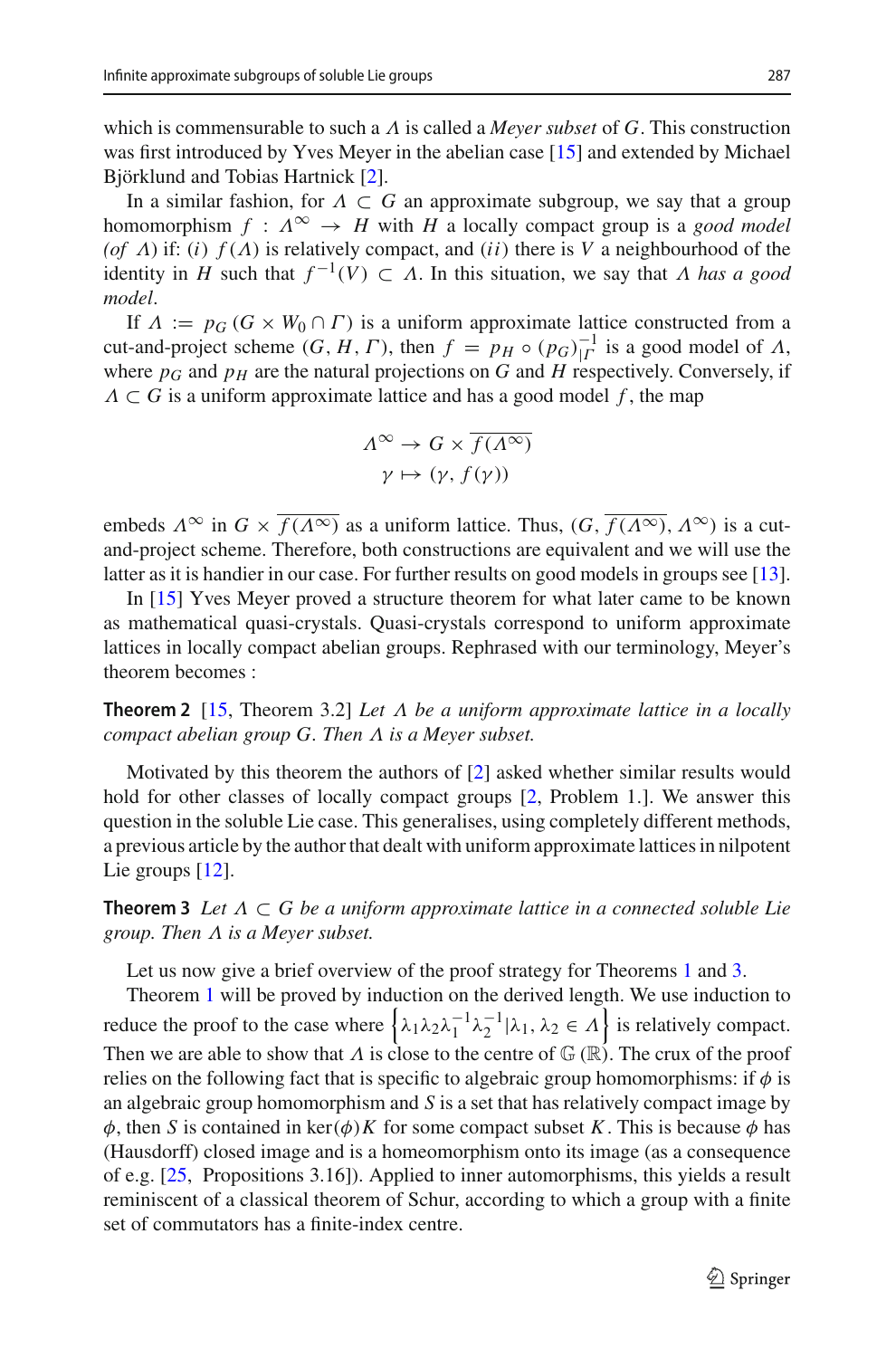In order to prove Theorem [3,](#page-2-0) we first show that, although  $\Lambda^{\infty}$  is *a priori* only a soluble group,  $\Lambda$  is commensurable to a uniform approximate lattice  $\Lambda'$  that generates a polycyclic group. Using Auslander's embedding theorem on polycyclic groups we embed  $(\Lambda')^{\infty}$  as a lattice in some soluble algebraic group. Then  $\Lambda'$  is a Meyer subset according to Theorem [1.](#page-1-0)

#### **2 Technical results about commensurability**

In this section, we recall two technical results that will turn out to be particularly helpful. These are well-known results in the theory of finite approximate subgroups (see for instance [\[22\]](#page-16-16)), but their proofs do not use the finiteness assumption.

<span id="page-3-0"></span>**Lemma 1** [\[22,](#page-16-16) Proposition 2.6.5] *Let* Λ, Ξ ⊂ *G be approximate subgroups. Then* <sup>Λ</sup><sup>2</sup> <sup>∩</sup>Ξ<sup>2</sup> *is an approximate subgroup. Moreover,* (Λ*<sup>k</sup>* <sup>∩</sup>Ξ*<sup>k</sup>* )*k*≥<sup>2</sup> *is a family of pairwise commensurable approximate subgroups.*

We will often use Lemma [1](#page-3-0) with  $E$  a subgroup. In this situation  $(A<sup>k</sup> \cap E)_{k>2}$  is a family of pairwise commensurable approximate subgroups. When considering commensurable approximate subgroups we can obtain further information. In particular, we can see that when  $\Lambda$  and  $\Xi$  are genuine subgroups, commensurability as defined here is equivalent to commensurability of subgroups.

<span id="page-3-2"></span>**Lemma 2** Let  $\Lambda \subset G$  be an approximate subgroup and  $X \subset G$  be a subset such *that*  $\Lambda \subset FX$  *for some finite set* F. Then  $\Lambda^2 \cap X^{-1}X$  *is an approximate subgroup commensurable to* Λ*.*

*Proof* Let *F* be a finite set such that  $\Lambda \subset FX$  and assume that it is minimal for this property with respect to inclusion. For all  $f \in F$  we can choose  $x_f \in \Lambda \cap fX$ . Then for any  $x \in A \cap fX$  we have  $x_f^{-1}x \in A^2 \cap X^{-1}X$  so

$$
\Lambda \subset \bigcup x_f\left(\Lambda^2 \cap X^{-1}X\right) \subset \Lambda^3.
$$

Now  $(A^2 \cap X^{-1}X)$  is a symmetric subset containing *e* and

$$
\Lambda^2 \cap X^{-1}X \subset \left(\Lambda^2 \cap X^{-1}X\right)^2 \subset \Lambda^4.
$$

But  $\Lambda^4$  and  $\Lambda^2 \cap X^{-1}X$  are commensurable according to the first part of the proof. So  $(A^2 \cap X^{-1}X)^2$  is commensurable to  $A^2 \cap X^{-1}X$ .

## **3 Approximate subgroups in soluble linear groups**

<span id="page-3-1"></span>In this section we prove Theorem [1.](#page-1-0) Let us first recall Schreiber's theorem about approximate subgroups in vector spaces.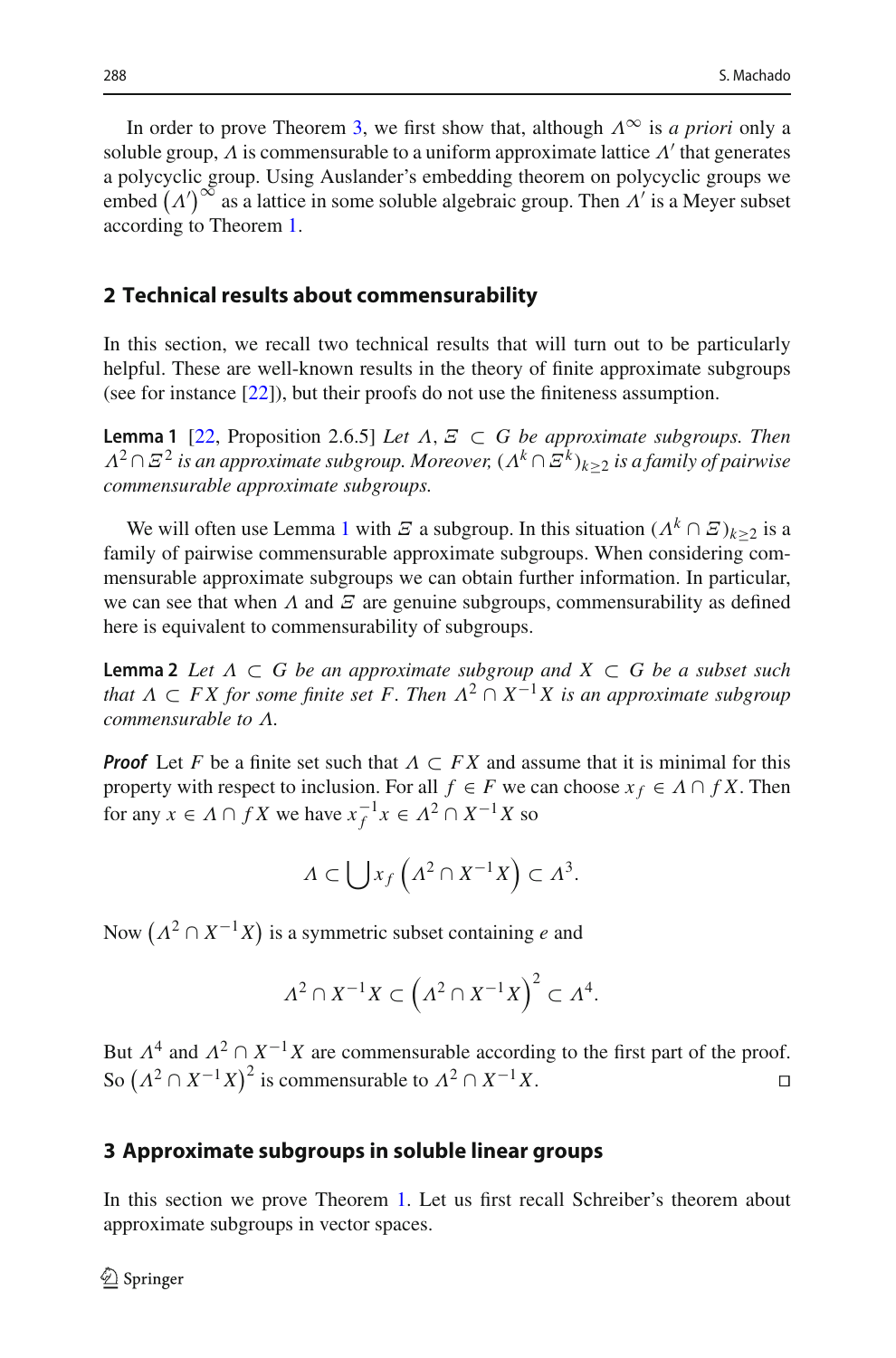**Theorem 4** [\[19,](#page-16-11) Proposition 2] *Let V be a real vector space and* Λ ⊂ *V an approximate subgroup. There exists a vector subspace*  $W \subset V$  *compactly commensurable to* Λ*.*

We will extend Theorem [4](#page-3-1) to soluble real algebraic groups. In the proof of the following proposition we rely on the theory of algebraic groups. See [\[25](#page-16-15),  $\S$ 2 and 3] for a survey of the specific tools we will use and [\[20](#page-16-17)] for a general introduction to linear algebraic groups. Note that Proposition [1](#page-4-0) below is in fact the main result of this paper. We will call upon Proposition [1](#page-1-0) rather than Theorem 1 in the rest of the paper.

<span id="page-4-0"></span>**Proposition 1** *Let*  $\Lambda \subset \mathbb{G}(\mathbb{R})$  *be an approximate subgroup in the group of*  $\mathbb{R}$ *-points of a Zariski-connected soluble real algebraic group such that*  $\Lambda^{\infty}$  *is Zariski-dense. Then there is a closed connected normal subgroup*  $H \triangleleft \mathbb{G}(\mathbb{R})$  *such that*  $\Lambda$  *is compactly commensurable to H.*

*The subgroup H is the connected component of the identity of the group of* R*-points of some normal algebraic subgroup* H *of* G*. Moreover, there exists a unique* minimal *such* H *i.e. contained in every other normal algebraic subgroup* L *whose group of* R*-points is compactly commensurable to* Λ*.*

*Proof* We start with the uniqueness part. It will be an easy consequence of the following: take two normal algebraic subgroups  $\mathbb{H}_1$ ,  $\mathbb{H}_2 \subset \mathbb{G}$  such that the projection of  $\Lambda$  is relatively compact in  $\mathbb{G}(\mathbb{R})/\mathbb{H}_i(\mathbb{R})$  for  $i = 1, 2$ . Then the projection of  $\Lambda$ through the diagonal group homomorphism  $\Delta : \mathbb{G}(\mathbb{R}) \to (\mathbb{G}/\mathbb{H}_1)(\mathbb{R}) \times (\mathbb{G}/\mathbb{H}_1)(\mathbb{R})$ is relatively compact. But  $\Delta$  is algebraic so there is a compact subset  $K \subset \mathbb{G}(\mathbb{R})$ such that  $\Lambda$  is contained in  $K$  ( $\mathbb{H}_1(\mathbb{R}) \cap \mathbb{H}_2(\mathbb{R})$ ) (as a consequence of [\[25](#page-16-15), 3.16]). In particular, if  $\Lambda$  is compactly commensurable to  $\mathbb{H}_1(\mathbb{R})$  and  $\mathbb{H}_2(\mathbb{R})$ , then  $\Lambda$  is compactly commensurable to  $\mathbb{H}_1(\mathbb{R}) \cap \mathbb{H}_2(\mathbb{R})$ . Now, by the descending chain condition for Zariski-closed subsets of  $\mathbb{G}(\mathbb{R})$  there is a Zariski-closed normal subgroup compactly commensurable to  $\Lambda$  that does not contain any Zariski-closed normal proper subgroup compactly commensurable to  $\Lambda$ . So by the discussion it must be contained in every other Zariski-closed normal subgroup compactly commensurable to Λ.

Let us now move on to proving existence. As  $\Lambda^{\infty}$  is Zariski-dense, we know that  $\Lambda^{\infty} \cap [\mathbb{G}(\mathbb{R}), \mathbb{G}(\mathbb{R})]$  is Zariski-dense in [ $\mathbb{G}(\mathbb{R}), \mathbb{G}(\mathbb{R})$ ]. Moreover, [ $\mathbb{G}(\mathbb{R}), \mathbb{G}(\mathbb{R})$ ] is a connected simply connected nilpotent Lie group so  $\Lambda^{\infty} \cap [\mathbb{G}(\mathbb{R}), \mathbb{G}(\mathbb{R})]$  is co-compact by [\[17,](#page-16-18) Theorem 2.1]. As a consequence, there is  $k \in \mathbb{N}$  greater than 2 such that  $\Lambda' := \Lambda^k \cap [\mathbb{G}(\mathbb{R}), \mathbb{G}(\mathbb{R})]$  with  $\Lambda'^\infty$  Zariski-dense in [ $\mathbb{G}(\mathbb{R})$ ,  $\mathbb{G}(\mathbb{R})$ ]. By Lemma [1](#page-3-0) we know that  $\Lambda'$  is an approximate subgroup. According now to the induction hypothesis there is a closed connected subgroup  $H_1 \triangleleft [\mathbb{G}(\mathbb{R}), \mathbb{G}(\mathbb{R})]$  compactly commensurable to  $\Lambda'$ . In addition, for all  $\lambda \in \Lambda$ , we have  $\lambda(\Lambda')\lambda^{-1} \subset \Lambda^{k+2} \cap [\mathbb{G}(\mathbb{R}), \mathbb{G}(\mathbb{R})]$ . But, according to Lemma [1](#page-3-0) approximate subgroups  $\Lambda^{k+2} \cap [\mathbb{G}(\mathbb{R}), \mathbb{G}(\mathbb{R})]$  and  $\Lambda'$  are commensurable. Therefore,  $H_1$  and  $\lambda H_1 \lambda^{-1}$  are compactly commensurable. We thus have  $H_1 = \lambda H_1 \lambda^{-1}$  (see Lemma [3](#page-7-0) below).

Now  $H_1$  is connected, so its normaliser  $N(H_1)$  is equal to the stabiliser of its Lie algebra. But then  $N(H_1)$  is Zariski-closed and contains  $\Lambda$  which is Zariski dense. So  $N(H_1) = \mathbb{G}(\mathbb{R})$  and  $H_1$  is normal. Since  $H_1$  is connected in a unipotent subgroup,  $H_1$ is the group of  $\mathbb{R}$ -points of an algebraic subgroup  $\mathbb{H}_1$  normal in  $\mathbb{G}$  (e.g. [\[25](#page-16-15), Lemma 3.20]). Therefore, the natural map  $\mathbb{G}(\mathbb{R})/\mathbb{H}_1(\mathbb{R}) \to (\mathbb{G}/\mathbb{H}_1)(\mathbb{R})$  is an embedding and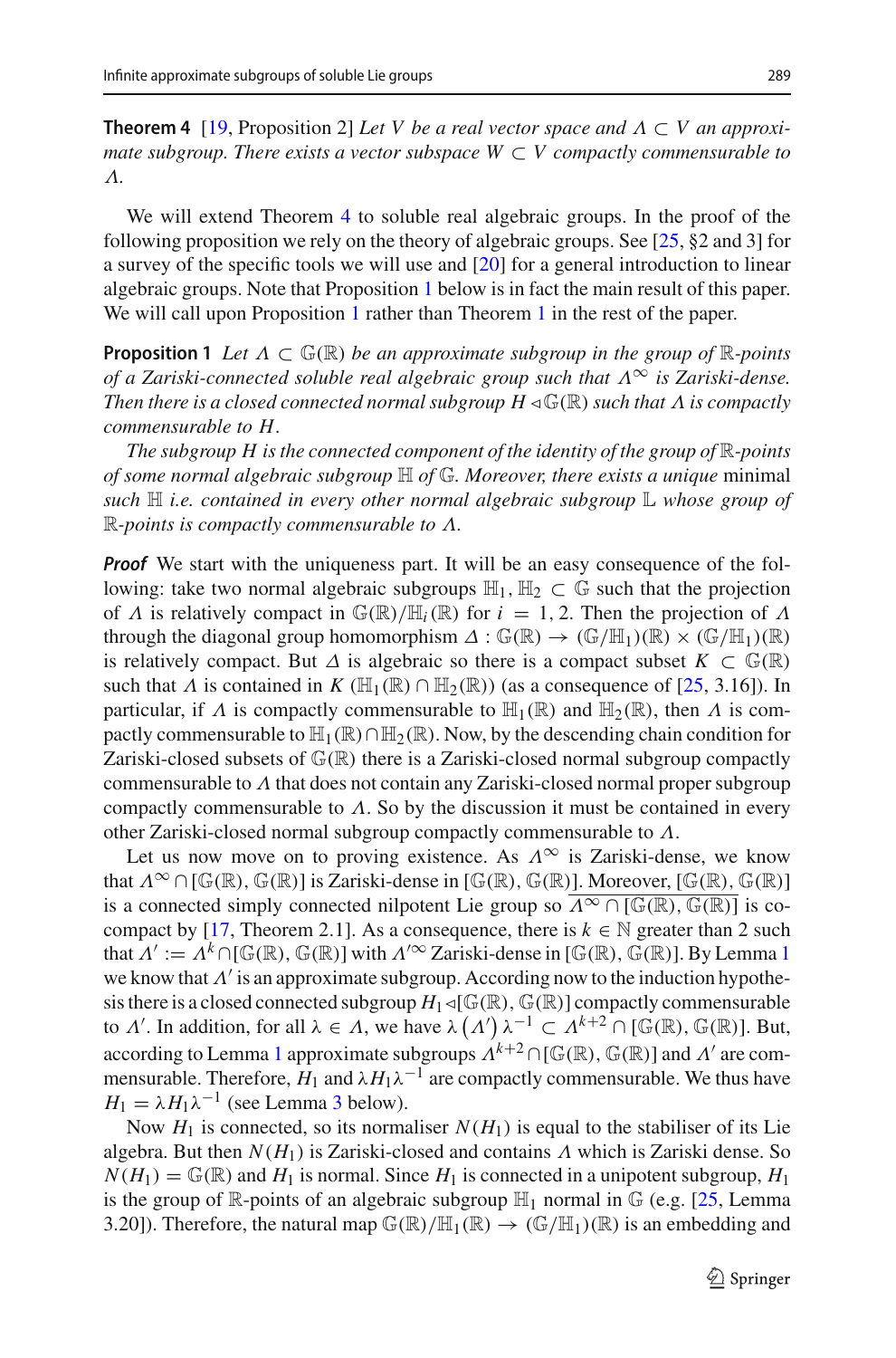its image contains the connected component of the identity in  $(\mathbb{G}/\mathbb{H}_1)(\mathbb{R})$ . Moreover, the Zariski-closure of the image of  $\Lambda^{\infty}$  contains the image of  $\mathbb{G}(\mathbb{R})$ .

Set  $p : \mathbb{G}(\mathbb{R}) \to (\mathbb{G}/\mathbb{H}_1)(\mathbb{R})$  the canonical projection,  $\tilde{\Lambda} := p(\Lambda^2)$  and  $\tilde{G}$  the Zariski-closure of  $\tilde{\Lambda}$ .

*Claim* The approximate subgroup  $\Lambda$  is compactly commensurable to a Zariski-closed subgroup of the centre  $Z(\tilde{G})$  of  $\tilde{G}$ .

Let us first show how Proposition [1](#page-4-0) follows from this claim. There is a Zariskiclosed subgroup  $V \subset Z(\tilde{G})$  such that  $\tilde{A}$  is compactly commensurable to V. So we can find a compact subset  $K_1 \subset \mathbb{G}(\mathbb{R})$  such that

$$
\tilde{A} \subset p(K_1)V \quad \text{and} \quad V \subset p(K_1)\tilde{A}.
$$

According to the first inclusion we have  $\Lambda \subset K_1 p^{-1}(V)$ . On the other hand, there is  $K_2 \subset \mathbb{G}(\mathbb{R})$  compact such that  $H_1 \subset K_2 \Lambda$ , where  $H_1$  is the subgroup defined above. Finally,

$$
p^{-1}(V) \subset K_1 \Lambda H_1 = K_1 H_1 \Lambda \subset K_1 K_2 \Lambda^2.
$$

So the subgroup  $p^{-1}(V)$  is compactly commensurable to  $\Lambda$ . But  $p^{-1}(V)$  is equal to the R-points of an algebraic subgroup  $\mathbb{H} \subset \mathbb{G}$  since both *V* and  $H_1$  are Zariskiclosed subgroups. The subgroup  $V$  being central implies furthermore that  $H$  is normal. Finally, we know that  $\mathbb{H}(\mathbb{R})$  has finitely many connected components [\[23\]](#page-16-19), so denoting by  $H$  the connected component of the identity in  $\mathbb{H}(\mathbb{R})$  we indeed find a subgroup satisfying the conclusions of Proposition [1.](#page-4-0)

Now let us move to the proof of the claim. We will use the fact that the set of commutators of elements of  $\tilde{\Lambda}$  is relatively compact to show that  $\tilde{\Lambda}$  is contained in a 'neighbourhood' of the centre. The group  $\tilde{\Lambda}^{\infty} \cap [\tilde{G}, \tilde{G}]$  is co-compact in  $[\tilde{G}, \tilde{G}]$ . So there is  $l \in \mathbb{N}$  such that

$$
\operatorname{span}_{\mathbb{R}}(\log(\tilde{\Lambda}^l \cap [\tilde{G}, \tilde{G}])) = \mathfrak{Lie}([\tilde{G}, \tilde{G}]),
$$

where log is the logarithm map from  $[\tilde{G}, \tilde{G}]$  to its Lie algebra. In addition,

$$
\bigcup_{\lambda \in \tilde{\Lambda}} \lambda \left( \tilde{\Lambda}^l \cap [\tilde{G}, \tilde{G}] \right) \lambda^{-1} \subset \tilde{\Lambda}^{l+2} \cap [\tilde{G}, \tilde{G}].
$$

But by definition of  $H_1$  we know that  $\tilde{\Lambda} \cap [\tilde{G}, \tilde{G}]$  is relatively compact. And thanks to Lemma [1](#page-3-0) and since  $\tilde{\Lambda} = p(\Lambda)^2$  the subset  $\tilde{\Lambda}^r \cap [\tilde{G}, \tilde{G}]$  is an approximate subgroup commensurable to  $\tilde{\Lambda} \cap [\tilde{G}, \tilde{G}]$  for all  $r \in \mathbb{N}$ . The right-hand side of the above inclusion is therefore a relatively compact subset. Hence, the family of linear operators  $(Ad(\lambda)|g_{i\mathfrak{e}([{\tilde{G}},{\tilde{G}}])})_{\lambda \in \Lambda}$  is uniformly bounded. Since

$$
\rho : (\mathbb{G}/\mathbb{H})(\mathbb{R}) \to \text{GL}(\mathfrak{Lie}([\tilde{G}, \tilde{G}]))
$$

$$
g \mapsto Ad(g)_{|\mathfrak{Lie}([\tilde{G}, \tilde{G}])}
$$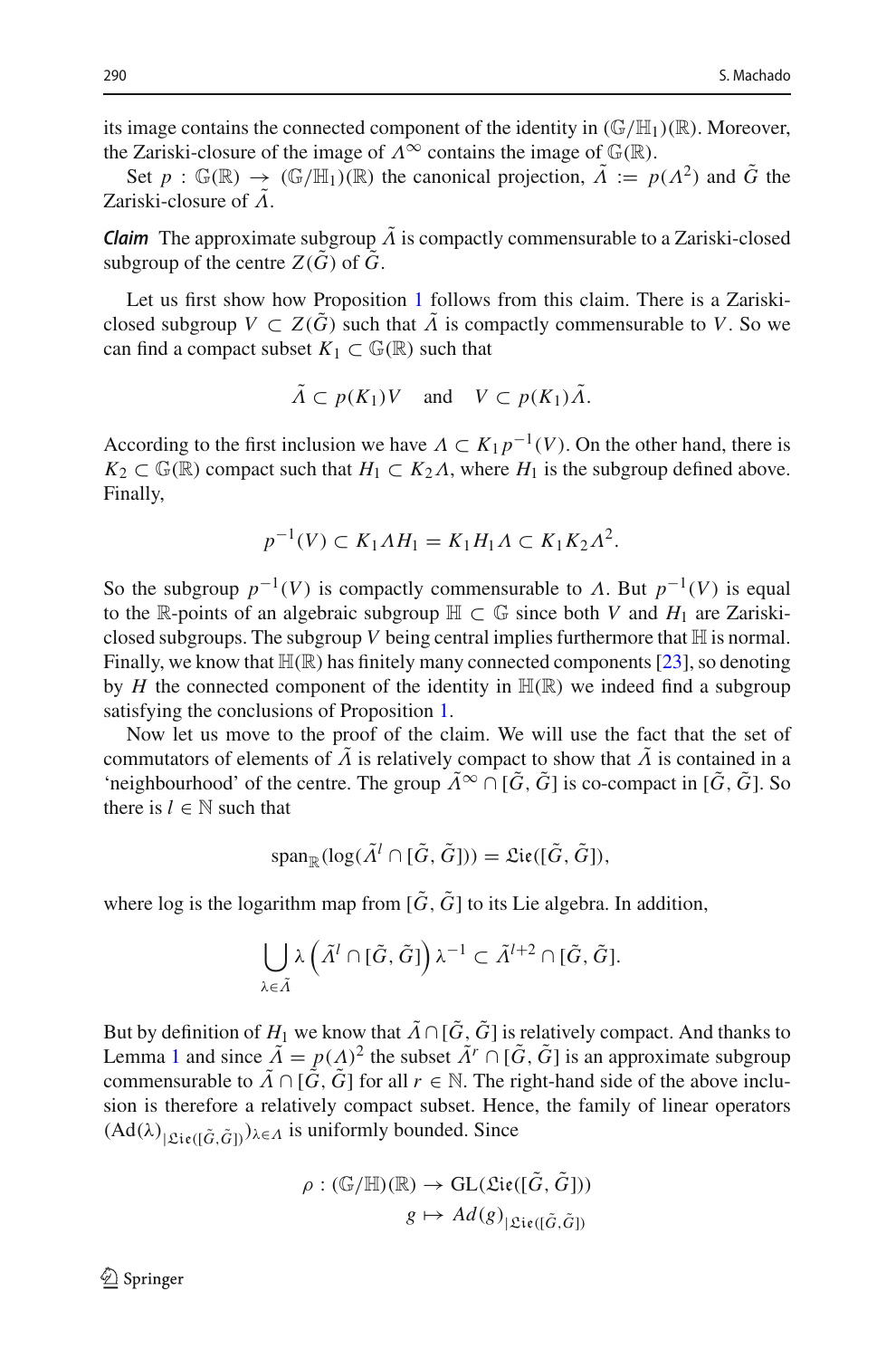is an algebraic group homomorphism, there is a compact set  $K \subset \tilde{G}$  such that

$$
\tilde{\Lambda} \subset \ker(\rho)K.
$$

In the following we will denote ker( $\rho$ ) by *Z*. Note that since  $[\tilde{G}, \tilde{G}]$  is connected, *Z* is in fact the centraliser of  $[\tilde{G}, \tilde{G}]$ .

Now for any  $g \in \tilde{G}$  define the map

$$
\theta_g: Z \to \tilde{G}
$$

$$
h \mapsto [g, h],
$$

where  $[g, h]$  denotes  $ghg^{-1}h^{-1}$ . For  $h_1, h_2 \in \mathbb{Z}$  we have

$$
\theta_g(h_1)\theta_g(h_2) = gh_1g^{-1}h_1^{-1}gh_2g^{-1}h_2^{-1}
$$
  
=  $gh_1g^{-1}gh_2g^{-1}h_2^{-1}h_1^{-1}$  as  $h_1 \in Z$   
=  $g(h_1h_2)g^{-1}(h_1h_2)^{-1}$   
=  $\theta_g(h_1h_2)$ .

So  $\theta_g$  is an algebraic group homomorphism.

For all  $\lambda \in \tilde{\Lambda}$  let  $f(\lambda)$  denote an element of *Z* such that  $\delta(\lambda) := \lambda f(\lambda)^{-1} \in K_3$ . Now, for  $\gamma \in \tilde{\Lambda}$  and  $\lambda \in \tilde{\Lambda}$  we have

$$
\theta_{\gamma}(f(\lambda)) = \gamma f(\lambda) \gamma^{-1} f(\lambda)^{-1}
$$
  
=  $\gamma \delta(\lambda)^{-1} \lambda \gamma^{-1} (\delta(\lambda)^{-1} \lambda)^{-1}$   
=  $(\gamma \delta(\lambda)^{-1} \gamma^{-1}) \gamma \lambda \gamma^{-1} \lambda^{-1} (\delta(\lambda)).$ 

In particular

 $\theta_{\gamma}(f(\tilde{\Lambda})) \subset \gamma K_3^{-1} \gamma^{-1}(\tilde{\Lambda}^4 \cap [\tilde{G}, \tilde{G}]) K_3.$ 

So  $\theta_{\nu}(f(\tilde{\Lambda}))$  is a relatively compact set.

Set now

$$
\theta_{\Upsilon}: Z \to (Z)^n
$$

$$
g \mapsto (\theta_{\gamma_1}(g), \dots, \theta_{\gamma_n}(g))
$$

where  $\Upsilon$  is any finite family  $\{\gamma_1,\ldots,\gamma_n\}$  of elements of  $\tilde{\Lambda}$ . We readily see that

$$
\ker(\theta_{\Upsilon}) = \bigcap_{1 \leq i \leq n} Z_{\tilde{G}}(\gamma_i) \cap Z.
$$

We know that *Z* is an algebraic subgroup and  $\theta_{\Upsilon}$  is an algebraic group morphism. Moreover, since  $\theta_{\Upsilon}(f(\tilde{\Lambda}))$  is relatively compact as a subset of  $\tilde{G}^n$  and  $\theta_{\Upsilon}(Z)$  is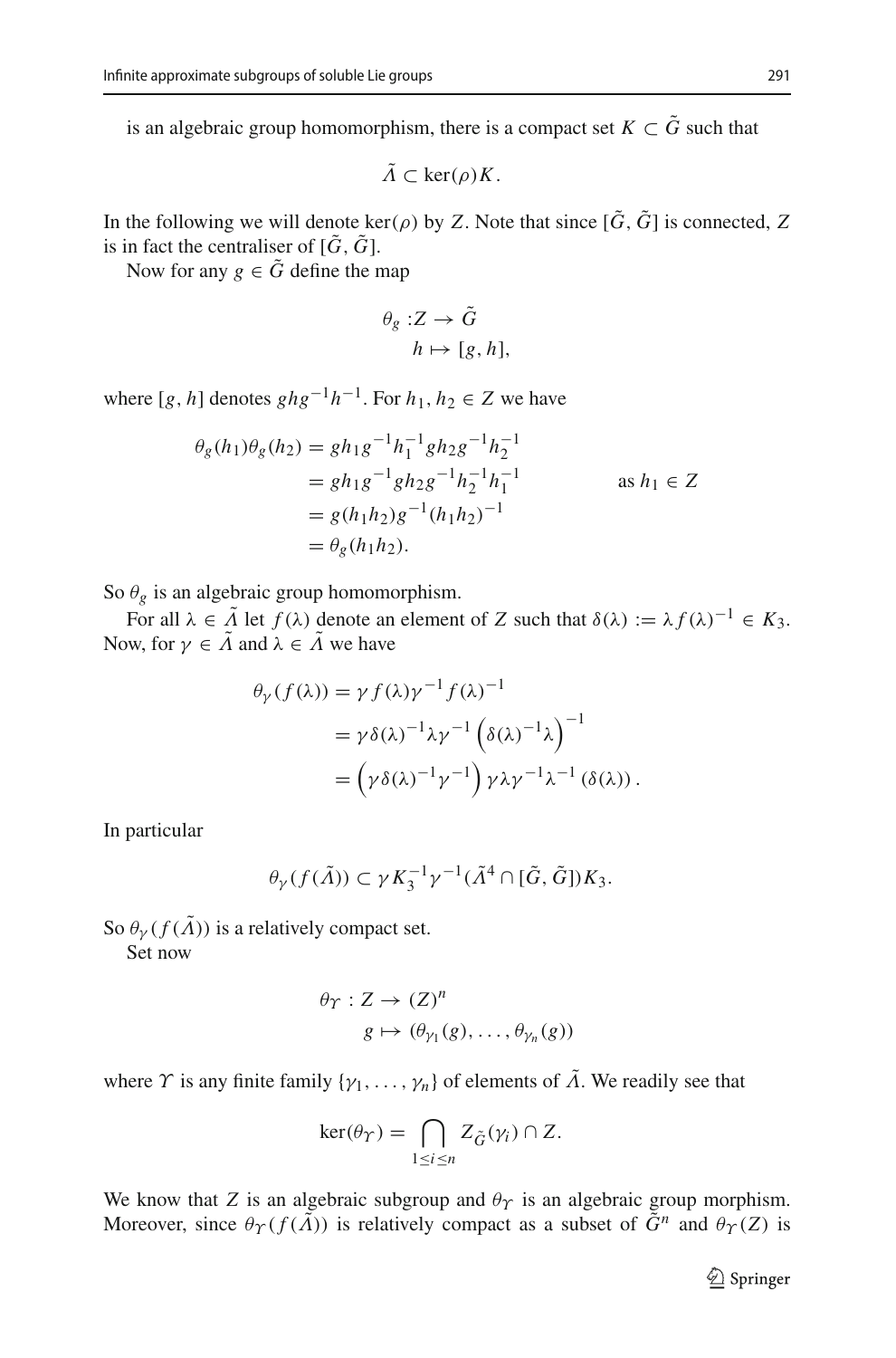closed, it is relatively compact as a subset of  $\theta_{\Upsilon}(Z)$ . Thus, there is a compact set  $K_4$ such that  $f(\tilde{\Lambda}) \subset K_4$  ker( $\theta_{\Upsilon}$ ). Setting  $K_{\Upsilon} := K_3 K_4$ , we get  $\tilde{\Lambda} \subset K_{\Upsilon}$  ker( $\theta_{\Upsilon}$ ).

Since  $\tilde{\Lambda}^{\infty}$  is Zariski-dense, the centraliser of elements are Zariski-closed and Zariski-closed subsets satisfy the descending chain condition, we can find  $\Upsilon \subset \tilde{\Lambda}^{\infty}$ finite such that the centraliser of  $\Upsilon$  is equal to the centre  $Z(\tilde{G})$  of  $\tilde{G}$ . Hence,

$$
\tilde{\Lambda} \subset K_{\Upsilon} \ker(\theta_{\Upsilon}) = K_{\Upsilon} Z(\tilde{G}).
$$

But  $Z(\tilde{G})$  is a Zariski-closed subgroup, so it has a finite number of connected compo-nents [\[23](#page-16-19)]. Besides, the connected component of the identity is isomorphic to  $\mathbb{R}^k \times \mathbb{T}^l$ for some  $k, l \in \mathbb{N}$ . There is therefore a central subgroup  $W \subset G$  and a compact subset  $K_5 \subset \tilde{G}$  such that  $\tilde{\Lambda} \subset K_5W$  and  $W \simeq \mathbb{R}^k$ 

Finally, choose a function  $g : \tilde{A} \to W$  such that for all  $\lambda \in \tilde{A}$ ,  $g(\lambda^{-1}) = g(\lambda)^{-1}$ and  $b(\lambda) := g(\lambda)\lambda^{-1} \in K_5$ . There is a finite subset  $F \subset G$  such that for all  $\lambda_1, \lambda_2 \in \tilde{\Lambda}$ there is  $\lambda \in \tilde{\Lambda}$  satisfying  $\lambda \lambda_1^{-1} \lambda_2^{-1} \in F$ . Relying on the centrality of *W* we compute

$$
g(\lambda)g(\lambda_1)^{-1}g(\lambda_2)^{-1} = b(\lambda)\lambda \lambda_1^{-1}b(\lambda_1)^{-1}g(\lambda_2)^{-1}
$$
  
=  $\lambda \lambda_1^{-1}b(\lambda_1)^{-1}g(\lambda_2)^{-1}b(\lambda)$   
=  $\lambda \lambda_1^{-1}g(\lambda_2)^{-1}b(\lambda_1)^{-1}b(\lambda)$   
=  $\lambda \lambda_1^{-1} \lambda_2^{-1}b(\lambda_2)^{-1}b(\lambda_1)^{-1}b(\lambda)$ .

And we find

$$
g(\lambda)g(\lambda_1)^{-1}g(\lambda_2)^{-1} \in FK_5^{-2}K_5.
$$

We have thus proved that the subset  $g(\tilde{\Lambda})$  is such that  $g(\tilde{\Lambda}) + g(\tilde{\Lambda})$  is compactly commensurable to  $g(\tilde{\Lambda})$ . We then have that  $g(\tilde{\Lambda})$  is compactly commensurable to an approximate subgroup (see Lemma [4](#page-8-1) below). By Schreiber's theorem (Theorem [4\)](#page-3-1) there is therefore a closed connected subgroup  $V_1$  compactly commensurable to  $g(\tilde{\Lambda})$ - hence to  $\tilde{\Lambda}$ . But  $V_1 \subset Z(\tilde{G})$  is compactly commensurable to its Zariski-closure  $V_2$  (see [24. Cororollary 4.11). So  $V_2$  is compactly commensurable to  $\tilde{\Lambda}$ . (see [\[24,](#page-16-20) Cororollary 4.1]). So  $V_2$  is compactly commensurable to  $\Lambda$ .

<span id="page-7-0"></span>We prove now the two technical lemmas used in the proof of Proposition [1.](#page-4-0)

**Lemma 3** *Let H*1, *H*<sup>2</sup> *be two connected subgroups of a simply connected nilpotent group N. Then H*<sup>1</sup> *and H*<sup>2</sup> *are compactly commensurable if and only if they are equal.*

*Proof* Let  $K \subset N$  be a compact subset such that  $H_2 \subset H_1K$ . We proceed by induction on the length of the upper central series. If  $N \simeq \mathbb{R}^n$  for some  $n \in \mathbb{N}$ , the result is obvious. Otherwise let *Z* be the centre of *N*, by induction hypothesis the projections of  $H_1$  and  $H_2$  to  $N/Z$  are equal. So given  $g \in H_2$ , there is  $z \in Z$  such that  $gz \in H_1$ . Moreover for all  $n \in \mathbb{N}$  there are  $h_n \in H_1$  and  $k_n \in K$  such that  $g^n = h_n k_n$ . Hence,

$$
\forall n \in \mathbb{N}, \ z^n k_n = z^n h_n^{-1} g^n = h_n^{-1} (gz)^n \in H_1.
$$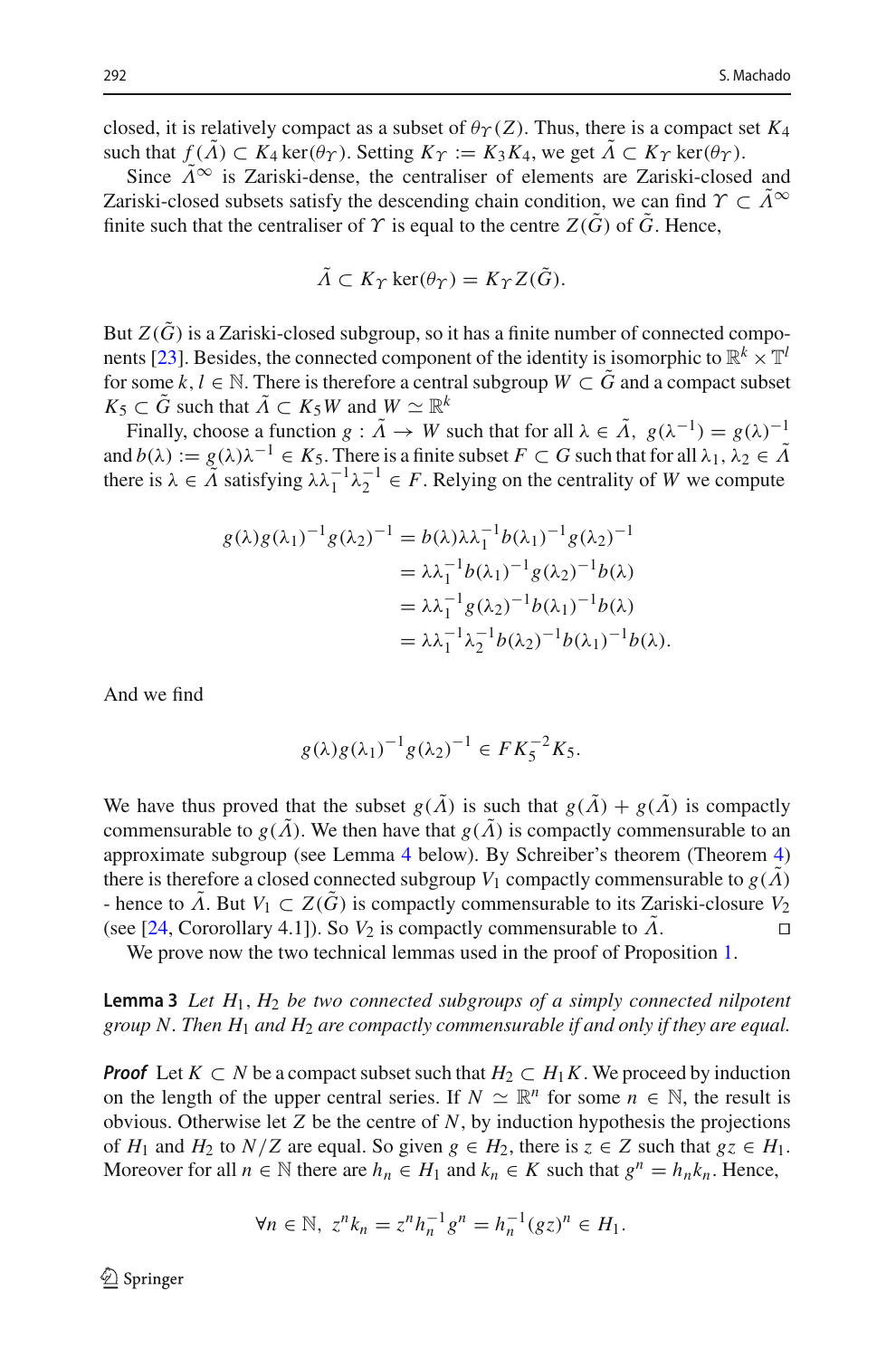So,

$$
\forall n \in \mathbb{N}, \log(z) + \frac{\log(k_n)}{n} \in \log(H_1),
$$

where log is the logarithm map from *N* to its Lie alebra. But  $log(H_1)$  is closed (since it is a vector subspace of the Lie algebra) so we find  $z \in H_1$  and  $g \in H_1$ . □

<span id="page-8-1"></span>**Lemma 4** *Let A be a locally compact abelian group and* Λ ⊂ *V a symmetric subset such that*  $\Lambda + \Lambda$  *is compactly commensurable to*  $\Lambda$ . Then  $\Lambda$  *is compactly commensurable to an approximate subgroup.*

*Proof* Let  $U \subset V$  be a symmetric compact neighbourhood of 0, then  $\Lambda + U$  is a symmetric set compactly commensurable to  $\Lambda$ . Moreover, let  $K \subset V$  be a compact subset such that  $\Lambda + \Lambda \subset \Lambda + K$  and  $F \subset V$  be a finite subset such that  $K + U + U \subset$  $U + F$ . Then we have,

$$
(A+U)+(A+U)\subset A+K+U+U\subset (A+U)+F.
$$

 $\Box$ 

*Proof of Theorem* [1](#page-1-0) Let *G* be the Zariski-closure of  $\Lambda^{\infty}$ . Then *G* is the group of  $\mathbb{R}$ points of a soluble algebraic group. Let  $\tilde{G}$  denote the group of  $\mathbb{R}$ -points of its Zariskiconnected component of the identity. The subgroup  $\Lambda^{\infty} \cap \tilde{G}$  is Zariski-dense in  $\tilde{G}$ so we can find a finite subset  $X \subset \Lambda^\infty \cap \tilde{G}$  such that  $X\tilde{G} = G$ . There is therefore an integer  $n > 1$  such that  $X \subset \Lambda^n \cap \tilde{G}$ ; a classical argument—found e.g. in [\[11\]](#page-16-21) about generation in finite index subgroups now shows that  $\tilde{G} \cap \Lambda^{\infty}$  is generated by  $\Lambda^{2n+1} \cap \tilde{G}$ . By Lemma [1,](#page-3-0) the set  $\Lambda^{2n+1} \cap \tilde{G}$  is an approximate subgroup. Applying Proposition [1](#page-4-0) to  $\Lambda^{2n+1} \cap \tilde{G}$  we get a minimal Zariski-closed normal subgroup *H* of  $\tilde{G}$ that is compactly commensurable to  $\Lambda^{2n+1} \cap \tilde{G}$ . But  $\Lambda^{2n+1} \cap \tilde{G}$  is commensurable to  $\Lambda^2 \cap \tilde{G}$  according to Lemma [1](#page-3-0) and  $\Lambda^2 \cap \tilde{G}$  is commensurable to  $\Lambda$  by Lemma [2.](#page-3-2) The subgroup *H* is thus compactly commensurable to *Λ*. Now for any  $\lambda \in \Lambda$  notice that  $\lambda\left(\Lambda^{2n+1}\cap \tilde{G}\right)\lambda^{-1}=\lambda\left(\Lambda^{2n+1}\right)\lambda^{-1}\cap \tilde{G}$  is commensurable to  $\Lambda^{2n+1}\cap \tilde{G}$  according to Lemma [1.](#page-3-0) So  $\lambda H \lambda^{-1}$  is a normal Zariski-closed subgroup of  $\tilde{G}$  and is compactly commensurable to  $\lambda \left( \Lambda^{2n+1} \cap \tilde{G} \right) \lambda^{-1}$ —hence to  $\Lambda^{2n+1} \cap \tilde{G}$ . By minimality of *H* we find *H*  $\subset \lambda H \lambda^{-1}$ . The inclusion being true for all elements in  $\Lambda$ , we have that *H* is normalised by  $\Lambda^{\infty}$  and by its Zariski-closure. is normalised by  $\Lambda^{\infty}$  and by its Zariski-closure.

#### **4 Consequences of Theorem [1](#page-1-0)**

<span id="page-8-0"></span>In [\[8\]](#page-16-13) Fried and Goldman proved that every soluble subgroup  $\Gamma$  of  $GL_n(\mathbb{R})$  admits a *syndetic hull*. More precisely:

**Proposition 2** [\[8](#page-16-13), Theorem 1.6] *Let*  $\mathbb{G}$ *be a soluble real algebraic group and*  $\Gamma \subset \mathbb{G}(\mathbb{R})$ *a subgroup. Then there is H* < *G such that H is a closed connected subgroup (in*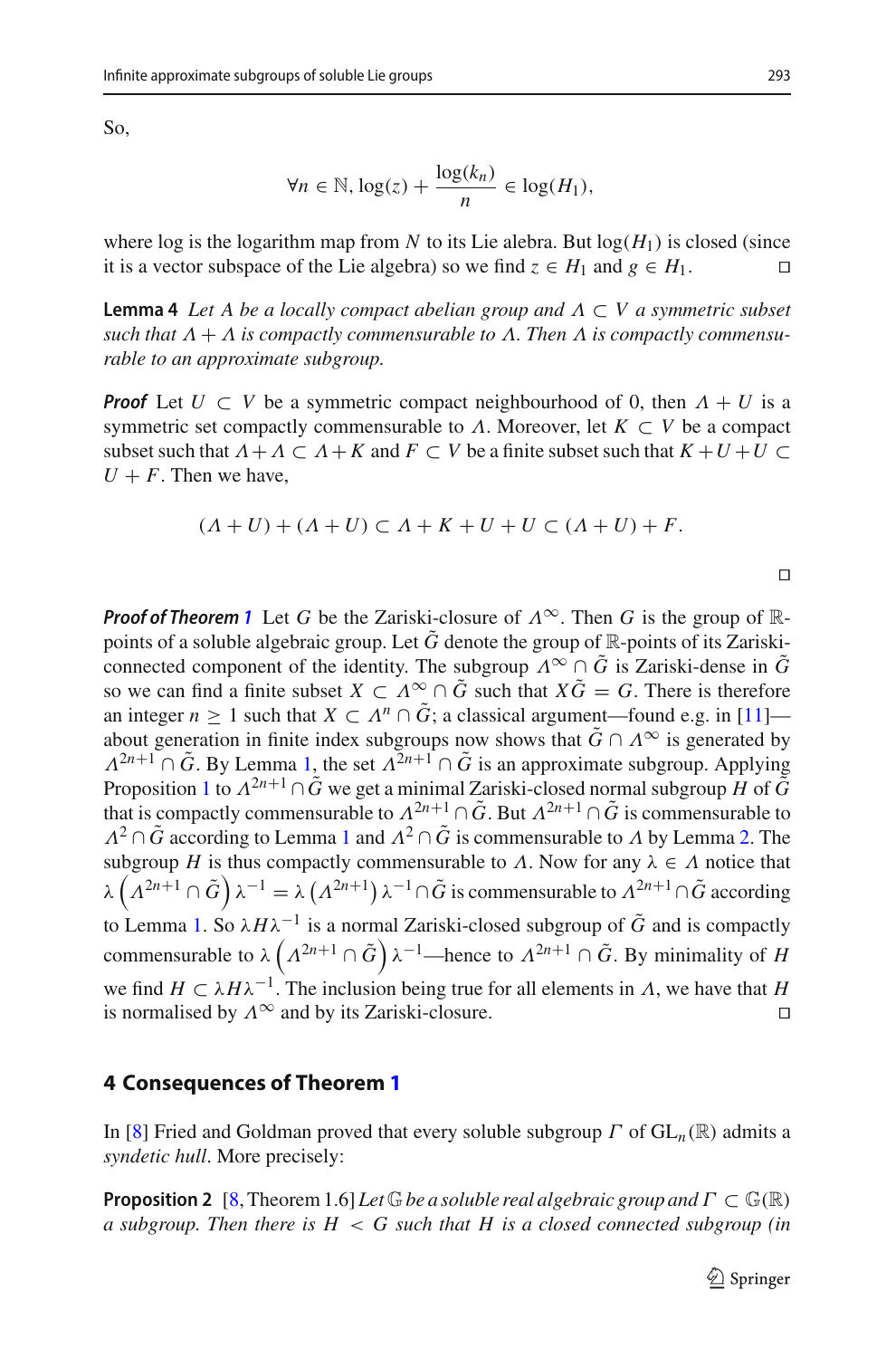*the Euclidean topology),*  $\Gamma \cap H$  *has finite index in*  $\Gamma$  *and*  $\Gamma$  *and*  $H$  *are compactly commensurable.*

We show how this theorem is in fact a consequence of Theorem [1.](#page-1-0)

*Proof* Without loss of generality we can assume that  $\Gamma$  is Zariski-dense. Let  $\mathbb{G}^0$  be the Zariski-connected component of the identity of  $\mathbb{G}$ . The subgroup  $\Gamma \cap \mathbb{G}^0(\mathbb{R})$ has finite index in  $\Gamma$  and is Zariski-dense in  $\mathbb{G}^0(\mathbb{R})$ . Then applying Proposition [1](#page-4-0) to  $\Gamma \cap \mathbb{G}^0(\mathbb{R})$  we get a closed connected normal subgroup  $H \subset \mathbb{G}^0(\mathbb{R})$  such that Γ is compactly commensurable to *H*. So the image of  $\Gamma \cap \mathbb{G}^0(\mathbb{R})$  in  $\mathbb{G}^0(\mathbb{R})/H$ via  $p : \mathbb{G}^0(\mathbb{R}) \to \mathbb{G}^0(\mathbb{R})/H$  is contained in a compact subgroup *K*. Let  $K_0$  be the connected component of the identity of  $K$  in the Euclidean topology, then set  $\tilde{\Gamma} = \Gamma \cap p^{-1}(K_0)$ . The subgroup  $\tilde{\Gamma}$  has finite index in  $\Gamma \cap \mathbb{G}^0(\mathbb{R})$ , hence in  $\Gamma$ , and is co-compact in the closed connected subgroup  $p^{-1}(K_0)$ is co-compact in the closed connected subgroup  $p^{-1}(K_0)$ .

We also get a generalisation of the well-known fact that closed soluble subgroups of  $GL_n(\mathbb{R})$  are compactly generated. Note that in Proposition [3](#page-9-1) below we do not assume the approximate subgroup  $\Lambda$  considered to be closed. Specialised to (not necessarily closed) soluble subgroups of  $GL_n(\mathbb{R})$  our conclusion is that any soluble subgroup is generated by a subset that is relatively compact in  $GL_n(\mathbb{R})$ .

<span id="page-9-1"></span>**Proposition 3** *Let G be the* <sup>R</sup>*-points of a soluble real algebraic group and* <sup>Λ</sup> <sup>⊂</sup> *G an approximate subgroup. Then there is a compact subset K such that*  $\Lambda^2 \cap K$  generates Λ∞*.*

*Proof* Let *H* be the Zariski-closure of  $\Lambda^{\infty}$ . Proceeding as in the proof of Theorem [1](#page-1-0) we find an integer  $k \geq 2$  such that  $\Lambda' := \Lambda^k \cap H^0$  generates a Zariski-dense subgroup of the Zariski-connected component of the identity  $H^0$  of  $H$ . Note moreover that  $\Lambda'$ is an approximate subgroup commensurable to  $\Lambda$  (Lemma [2\)](#page-3-2). Applying Proposition [1](#page-4-0) to  $\Lambda'$  we find a connected subgroup  $H \leq G$  such that  $G$  and  $\Lambda'$  are compactly commensurable. Since  $\Lambda$  and  $\Lambda'$  are commensurable, there is a compact symmetric subset  $K \subset G$  such that  $\Lambda \subset K H$  and  $H \subset K \Lambda$ . Choose also *V* a compact neighbourhood of the identity in *H*. As *H* is connected for the Euclidean topology, *V* generates *H*. Now, for any  $\lambda \in \Lambda$  choose  $h \in H$  such that  $\lambda h^{-1} \in K$ . Since V generates H, we can find a sequence  $(h_i)_{0 \le i \le r}$  of elements of *H* such that  $h_0 = e$ ,  $h_r = h$  and  $h_{i+1}h_i^{-1} \in V$ . In addition, we can find a sequence  $(\lambda_i)_{0 \le i \le n}$  of elements of  $\Lambda$  such that  $\lambda_0 = e$ ,  $\lambda_r = \lambda$ and for all  $0 \le i \le r$ ,  $\lambda_i h_i^{-1} \in K^{-1} = K$ . Thus,  $\lambda_{i+1} \lambda_i^{-1} \in K V^{-1} K^{-1}$ . Finally,  $\Lambda^\infty$ is generated by  $\Lambda^2 \cap KV^{-1}K^{-1}$ .

# <span id="page-9-2"></span>**Corollary 1** *If*  $\Lambda$  *is discrete, then*  $\Lambda^{\infty}$  *is finitely generated.*

<span id="page-9-0"></span>Finally, we give a partial generalisation of a theorem from [\[2,](#page-15-0) Theorem 4.25], where it was proved that *weak approximate lattices* in nilpotent locally compact groups are uniform. Our result is concerned with the more restrictive class of *approximate lattices* in soluble real algebraic groups. Approximate lattices are defined by measure-theoretic conditions on an associated dynamical system called the *invariant hull*. We refer the reader to [\[2,](#page-15-0) Section 4] for precise definitions.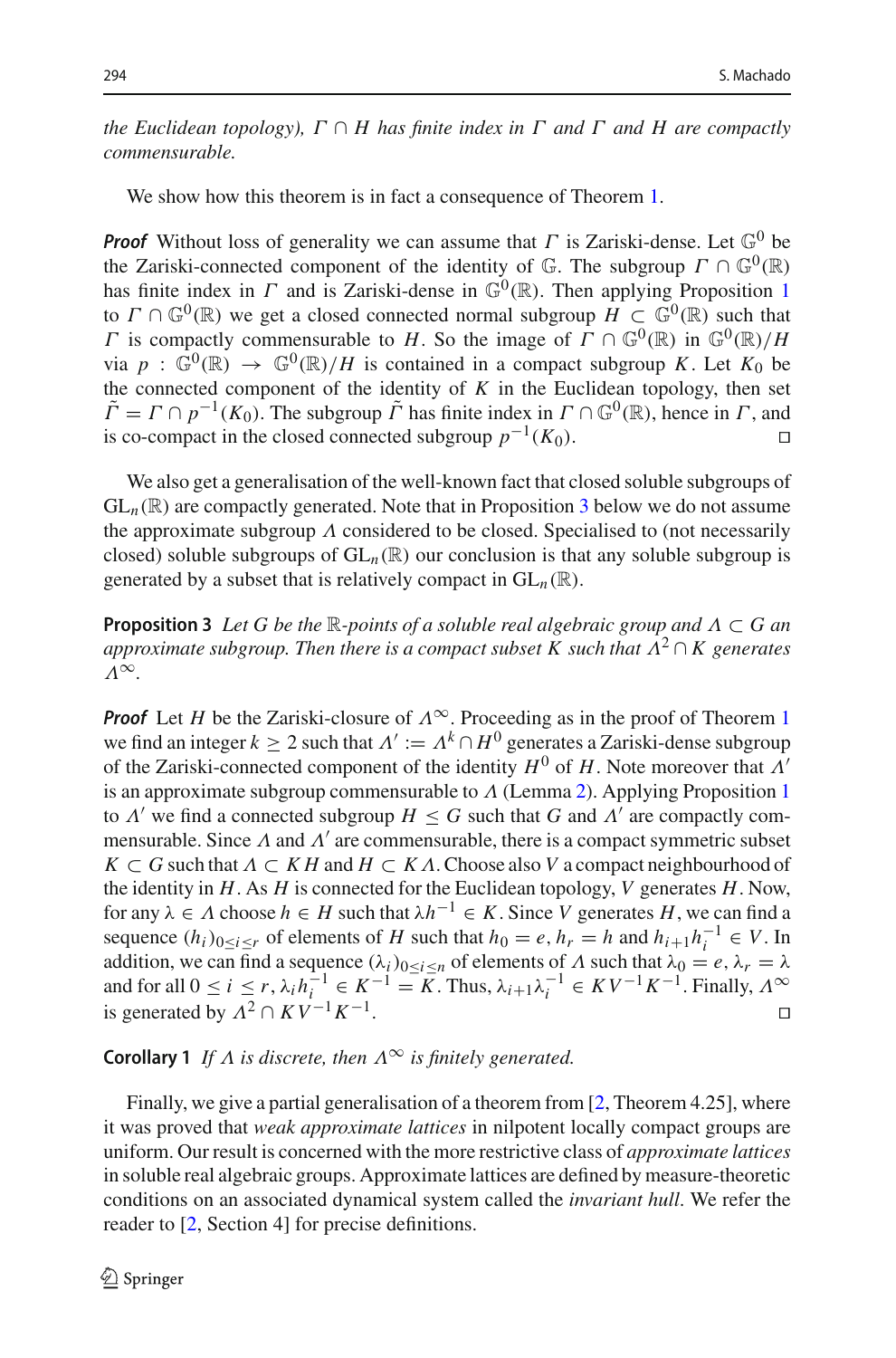**Theorem 5** Let  $\Lambda \subset G$  be a strong approximate lattice in the group of  $\mathbb{R}$ -points of a *connected soluble real algebraic group. Then* Λ *is relatively dense.*

*Proof* Indeed, according to [\[2](#page-15-0), Remark 4.14.(1) & Theorem 4.18] any approximate lattice is bi-syndetic in an amenable group i.e. there is  $K_1 \subset G$  compact such that  $G = K_1 A K_1$ . Moreover,  $\Lambda$  is Zariski-dense according to [\[3\]](#page-16-22). Now let *H* and  $K_2$  be given by Proposition [1](#page-4-0) so that

$$
\Lambda \subset K_2H \text{ and } H \subset K_2\Lambda.
$$

Since *H* is normal we have that  $G = K_1K_2HK_1 = K_1K_2K_1H$ . Then  $G = K_1K_2K_1K_2\Lambda$ .  $K_1K_2K_1K_2\Lambda$ .

#### **5 Uniform approximate lattices in abelian groups**

We will investigate morphisms commensurating approximate subgroups in  $\mathbb{R}^n$ . This will turn out to be useful in the proof of Theorem [3.](#page-2-0) Our goal is to understand morphisms that commensurate a uniform approximate lattice. Let us start with a result concerning lattices.

<span id="page-10-0"></span>**Proposition 4** *Let*  $\Lambda \subset GL_n(\mathbb{R})$  *be an approximate subgroup and suppose there are*  $\Gamma_1 \subset \Gamma_2$  *lattices in*  $\mathbb{R}^n$  *such that*  $\lambda(\Gamma_1) \subset \Gamma_2$  *for all*  $\lambda \in \Lambda$ *. Then there is an approximate subgroup*  $\mathcal{E} \subset \Lambda^4$  *commensurable to*  $\Lambda$  *such that*  $\mathcal{E} \subset \text{Aut}(\Gamma_1)$ *.* 

*Proof* We can assume that  $\Gamma_1 = \mathbb{Z}^n$ . Let *m* be the order of  $\Gamma_2/\Gamma_1$  and  $p_1, \ldots, p_r$  the prime factors of *m*. Then any matrix in  $\Lambda$  has entries lying in  $\frac{1}{m}\mathbb{Z}$ . Set

$$
\phi: GL_n(\mathbb{R}) \to \mathbb{R}_+^*
$$

$$
M \mapsto |\det(M)|
$$

then  $\phi$  is a group homomorphism and  $\phi(A) \subset \frac{1}{m^n} \mathbb{Z}$  is a discrete approximate subgroup bounded away from 0 so  $\phi(\Lambda)$  is finite. As a consequence,

$$
\tilde{\Lambda} = \phi^{-1}(\{1\}) \cap \Lambda^2
$$

is an approximate subgroup commensurable to  $\Lambda$  by Lemma [2.](#page-3-2)

Consider the diagonal embedding

$$
\iota: \mathrm{SL}_n\left(\mathbb{Z}\left[\frac{1}{m}\right]\right) \hookrightarrow \prod_{i=1}^r \mathrm{SL}_n(\mathbb{Q}_{p_i}).
$$

 $\mathcal{D}$  Springer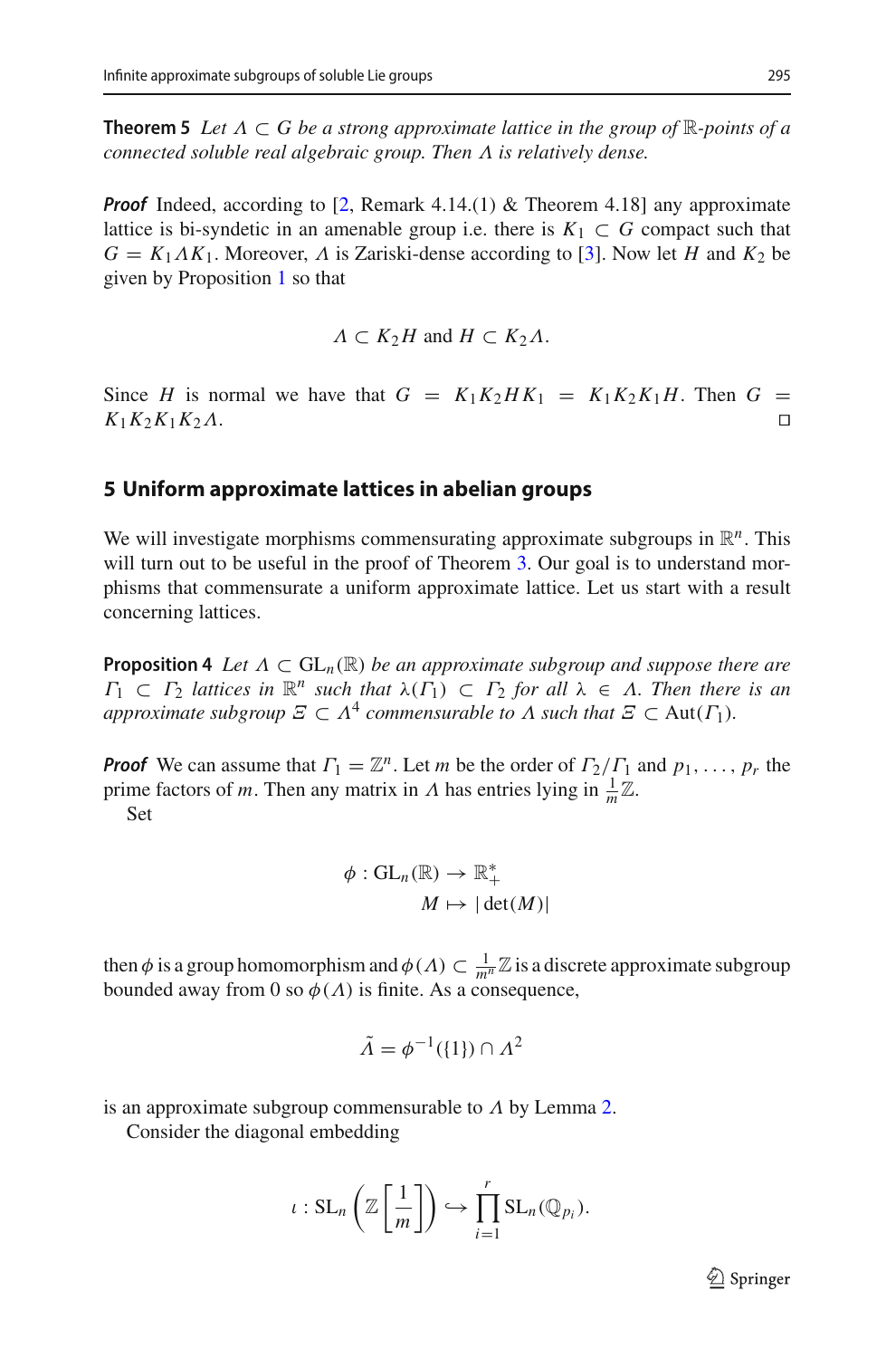Now  $\iota(\tilde{\Lambda})$  is relatively compact and  $\prod_{r=1}^{r}$ *i*=1  $SL_n(\mathbb{Z}_{p_i})$  is open. Therefore, there are  $\lambda_1, \ldots, \lambda_s \in \tilde{\Lambda}$  such that

$$
\iota(\tilde{\Lambda}) \subset \bigcup_{i=1}^s \iota(\lambda_s) \left( \prod_{i=1}^r \mathrm{SL}_n(\mathbb{Z}_{p_i}) \right).
$$

So

$$
\tilde{\Lambda}^2 \cap \iota^{-1}\left(\prod_{i=1}^r \mathrm{SL}_n(\mathbb{Z}_{p_i})\right)
$$

is an approximate subgroup commensurable to  $\tilde{\Lambda}$  by Lemma [2.](#page-3-2) Since  $\iota^{-1}(\prod_{i=1}^r SL_n)$  $(\mathbb{Z}_{p_i})$  = SL<sub>n</sub>( $\mathbb{Z}$ ), we can set  $\mathcal{Z} := \tilde{\Lambda}^2 \cap$  SL<sub>n</sub>( $\mathbb{Z}$ ).

<span id="page-11-0"></span>Now, we can deduce

**Proposition 5** *Let*  $\Lambda \subset GL_n(\mathbb{R})$  *be an approximate subgroup and suppose there are*  $\Lambda_1 \subset \Lambda_2$  *approximate lattices in*  $\mathbb{R}^n$  *such that*  $\lambda(\Lambda_1) \subset \Lambda_2$  *for all*  $\lambda \in \Lambda$ *. Then there are*  $\Xi \subset \Lambda^4$  *commensurable to*  $\Lambda$  *and an injective group homomorphism*  $E^{\infty} \to$  $SL_m(\mathbb{Z})$  *for some m*  $\geq n$ .

This result is not needed in the sequel, however it gives a good insight into the remaining part of the proof of Theorem [3.](#page-2-0) Indeed, a similar argument will be used to prove Proposition [7.](#page-13-0)

*Proof* According to Corollary [1](#page-9-2) any approximate subgroup commensurable to  $Λ_1$ generates a subgroup with finite rank. Take  $\Lambda_0$  commensurable to  $\Lambda_1$  generating a group of minimal rank. By Lemma [2](#page-3-2) the approximate subgroup  $\Lambda_0^2 \cap \Lambda_1^2$  is commensurable to  $\Lambda_1$ . But rank $((\Lambda_0^2 \cap \Lambda_1^2)_{\atop 0}^{\infty}) \leq \text{rank}(\Lambda_0^{\infty})$ , so there is equality of ranks. We will therefore assume that  $\Lambda_0 \subset \Lambda_1^2$ . We also know that for all  $\lambda \in \Lambda$  the approximate group  $\lambda(\Lambda_0)$  is commensurable to  $\lambda(\Lambda_1)$  which in turn is commensurable to  $\Lambda_2$ . So  $\Lambda_0$  and  $\lambda(\Lambda_0)$  are commensurable. Hence,  $\Lambda_0$  is commensurable to  $\Lambda_0^2 \cap \lambda(\Lambda_0^2)$ (Lemma [2\)](#page-3-2). Also, minimality of rank $(\Lambda_0^{\infty})$  yields

$$
rank ((\Lambda_0^2 \cap \lambda(\Lambda_0^2))^{\infty}) = rank (\Lambda_0^{\infty}) = rank (\lambda(\Lambda_0^{\infty})).
$$

So  $\Lambda_0^2 \cap \lambda(\Lambda_0^2)$  generates a finite index subgroup of  $\Lambda_0^{\infty}$ .

Therefore,  $\lambda$  is an isomorphism of the Q-span span<sub>Q</sub>( $\Lambda_0^{\infty}$ ) of  $\Lambda_0^{\infty}$ . Choosing a basis of span<sub>Q</sub>( $\Lambda_0^{\infty}$ ) adapted to the subgroup  $\Lambda_0^{\infty}$  we thus have a group homomorphism  $\phi: \Lambda^{\infty} \to GL_m(\mathbb{Q})$  where  $m = \text{rank}(\Lambda_0^{\infty})$ . Since  $\text{span}_{\mathbb{R}}(\Lambda_0^{\infty}) = \mathbb{R}^n$  this group homomorphism is injective. Now, for all  $\lambda \in \Lambda$  we have  $\lambda(\Lambda_0^{\infty}) \subset \Lambda_2^{\infty} \cap \text{span}_{\mathbb{Q}}(\Lambda_0^{\infty})$ . But

$$
\text{rank}\left(\Lambda_0^{\infty}\right) \leq \text{rank}\left(\Lambda_2^{\infty} \cap \text{span}_{\mathbb{Q}}\left(\Lambda_0^{\infty}\right)\right) \leq \dim_{\mathbb{Q}}\left(\text{span}_{\mathbb{Q}}\left(\Lambda_0^{\infty}\right)\right) = \text{rank}\left(\Lambda_0^{\infty}\right).
$$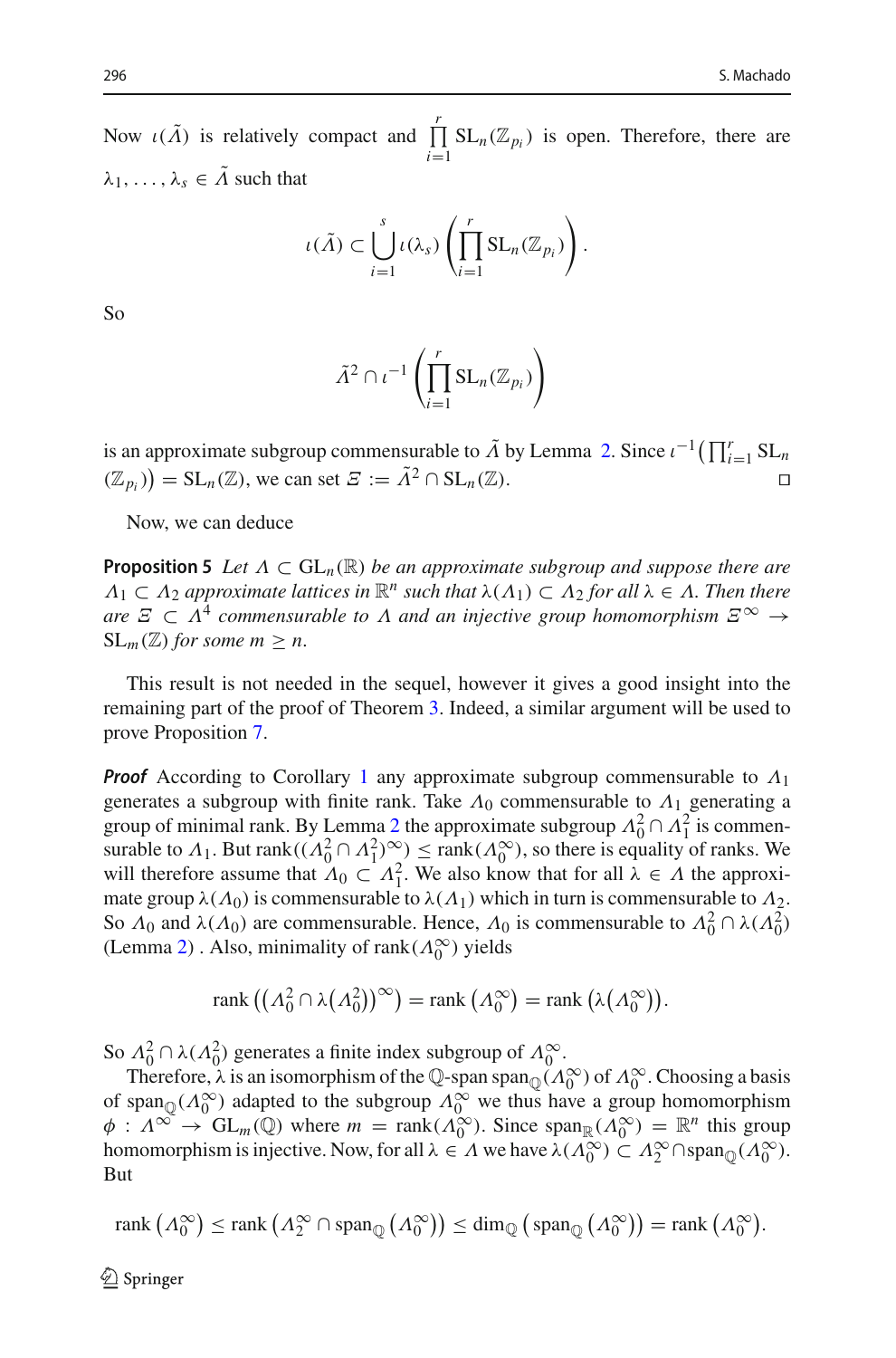So  $\Lambda_0^{\infty}$  has finite index in  $\Lambda_2^{\infty} \cap \text{span}_{\mathbb{Q}}(\Lambda_0^{\infty})$ . So Proposition [4](#page-10-0) applied to  $\Lambda_0^{\infty}$ ,  $\Lambda_2^{\infty} \cap$ span<sub>Q</sub>( $\Lambda_0^{\infty}$ ) and  $\Lambda$  gives an approximate subgroup  $\Xi$  commensurable to  $\Lambda$  that consists of automorphisms of  $\Lambda_0^{\infty}$ . Rewording the last statement using  $\phi$  we find

$$
\phi(E) \subset \operatorname{SL}_m(\mathbb{Z}).
$$

*Remark 1* From the proof of Proposition [5,](#page-11-0) we have that for any discrete approximate lattice  $\Lambda \subset \mathbb{R}^n$  the subgroup  $\{g \in GL_n(\mathbb{R}) | g(\Lambda)$  is commensurable to  $\Lambda\}$  is isomorphic to a subgroup of  $GL_m(\mathbb{Q})$  where *m* is the minimal rank of an approximate subgroup commensurable to  $E$ .

## **6 Meyer's Theorem for soluble Lie groups**

<span id="page-12-0"></span>We will now turn to the proof of Theorem [3.](#page-2-0) Our first step towards this goal is to prove a version under an additional assumption.

**Proposition 6** *Let*  $\Lambda \subset G$  *be a uniform approximate lattice in a connected soluble Lie group. If*  $\Lambda^{\infty}$  *is polycyclic then*  $\Lambda$  *is a Meyer subset.* 

*Proof* According to a theorem of Auslander (see [\[1\]](#page-15-1) or the proof of [\[17](#page-16-18), Theorem 4.28]),  $\Lambda^{\infty}$  admits an embedding as a Zariski-dense lattice in *R* the group of  $\mathbb{R}$ -points of a soluble algebraic group. In the following we will consider  $\Lambda^{\infty}$  as a subgroup of *R*. Moreover, we can assume without loss of generality that *R* is Zariski-connected. Indeed, there is a finite index subgroup  $\Gamma$  of  $\Lambda^{\infty}$  such that the Zariski closure of  $\Gamma$  is Zariski-connected. Furthermore, proceeding as in the proof of Theorem [1](#page-1-0) we can find *n* ∈ N such that  $\Lambda^n \cap \Gamma$  is an approximate subgroup commensurable to  $\Lambda$  (Lemma [2\)](#page-3-2) and generates  $\Gamma$ .

Now according to Proposition [1](#page-4-0) there is a closed connected normal subgroup  $N \triangleleft R$ such that  $\Lambda$  is compactly commensurable to  $N$ . Let  $p : R \to R/N$  denote the natural projection. We know that  $p(\Lambda)$  is relatively compact, so we can choose a symmetric compact neighbourhood *W*<sub>0</sub> of *p*( $\Lambda$ ). Now  $p^{-1}(W_0)$  is an approximate subgroup compactly commensurable to *N*. But  $\Lambda \subset \Lambda^{\infty} \cap p^{-1}(W_0)$  so both subsets are compactly commensurable to the subgroup *N*. So  $\Lambda$  and  $\Lambda^{\infty} \cap p^{-1}(W_0)$  are compactly commensurable i.e. there is a compact subset  $K \subset R$  such that

$$
\Lambda^{\infty} \cap p^{-1}(W_0) \subset K\Lambda.
$$

Since  $\Lambda$  and  $\Lambda^{\infty} \cap p^{-1}(W_0)$  are moreover contained in  $\Lambda^{\infty}$  we have

$$
\Lambda^{\infty} \cap p^{-1}(W_0) \subset (K \cap \Lambda^{\infty})\Lambda.
$$

But  $\Lambda^{\infty}$  is a discrete subgroup of *R* so  $K \cap \Lambda^{\infty}$  is finite - meaning that  $\Lambda$  is commensurable to  $\Lambda^{\infty} \cap p^{-1}(W_0)$ . Finally,  $p_{|(A^{\infty} \cap p^{-1}(W_0))^{\infty}}$  is a good model of  $\Lambda^{\infty} \cap p^{-1}(W_0)$ .<br>Hence,  $\Lambda$  is a Mever subset. Hence,  $\Lambda$  is a Meyer subset.

 $\Box$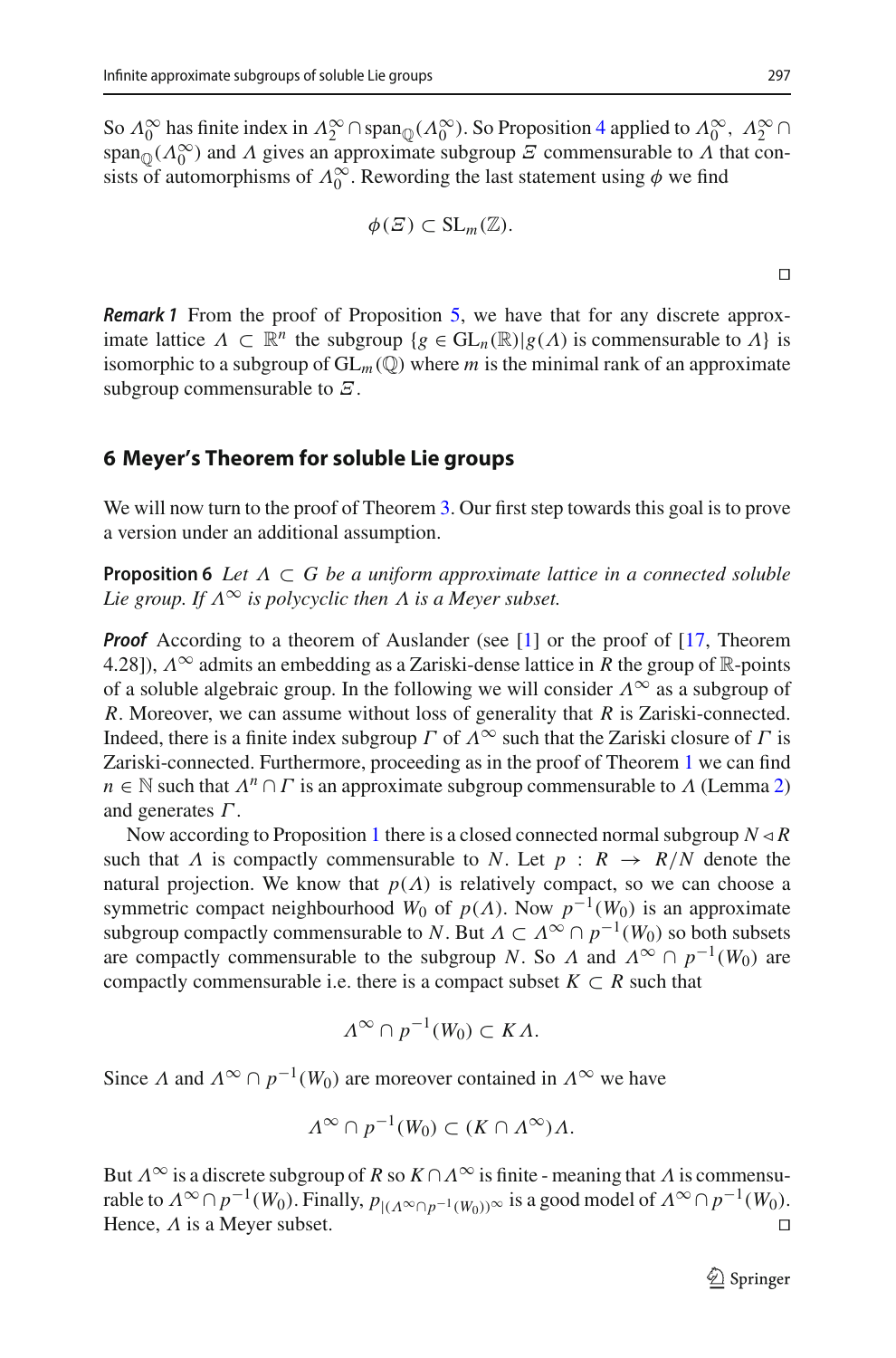<span id="page-13-0"></span>**Proposition 7** Let  $\Lambda \subset G$  be a uniform approximate lattice in a connected soluble *Lie group. Then there is a uniform approximate lattice* Λ *commensurable to* Λ *such that*  $(\Lambda')^{\infty}$  *is polycyclic.* 

*Proof* Let us first show that we can assume *G* to be simply connected. Indeed, if *G* is not simply connected we proceed as follows. Let  $p : \tilde{G} \to G$  be a universal cover, then  $p^{-1}(A)$  is a uniform approximate lattice in  $\tilde{G}$ . Suppose  $p^{-1}(A)$  is commensurable to an approximate subgroup  $\Lambda'$  such that  $\Lambda'$  generates a polycyclic group. Then  $p(\Lambda')$ is commensurable to  $\Lambda$  and  $p(\Lambda')$  generates a polycyclic group as well.

From now on *G* is supposed simply connected. Let *N* denote the nilpotent radical of  $G, k \in \mathbb{N}$  and  $\mathcal{E} \subset \Lambda^k \cap N$  be an approximate subgroup. First of all, let us show that  $E^{\infty}$  is finitely generated. Since *G* is simply connected, *G* does not contain any nontrivial compact subgroup. So *N* does not contain any non-trivial compact subgroup, and thus *N* is simply connected. Now *N* is a connected simply connected nilpotent Lie group so it is the group of  $\mathbb R$ -points of a unipotent algebraic group (see [\[17](#page-16-18), Theorem 4.1]) and  $\overline{E}$  is a discrete approximate subgroup. Hence,  $\overline{E}^{\infty}$  is finitely generated by Corollary [1.](#page-9-2)

The rest of the proof will rely on the following lemma that links finitely generated subgroups of connected simply connected nilpotent Lie groups to finite dimensional Q-Lie algebras.

<span id="page-13-1"></span>**Lemma 5** [\[17,](#page-16-18) Chapter IV] *Let* Γ ⊂ *N be a finitely generated group in a connected simply connected nilpotent Lie group. Then* Γ *is torsion-free nilpotent,* Q log(Γ ) *is a finite dimensional*  $\mathbb Q$  *Lie algebra and*  $\dim_{\mathbb Q}(\mathbb Q \log(\Gamma)) = \text{rank}(\Gamma)$ *.* 

Here the rank of  $\Gamma$  is the dimension of its Malcev completion, i.e. the unique connected simply connected nilpotent Lie group that admits a lattice isomorphic to  $\Gamma$ , and log denotes the logarithm map from *N* to its Lie algebra. Lemma [5](#page-13-1) is a consequence of [\[17](#page-16-18), Theorems 2.18, 2.12, 2.10 and 2.11].

The group  $\mathcal{E}^{\infty}$  is finitely generated, torsion-free and nilpotent so it has finite rank. Among all approximate subgroups  $E$  commensurable to  $\Lambda^2 \cap N$  - note that  $\Lambda^2 \cap N$  is an approximate subgroup by Lemma [1](#page-3-0) - such that there is  $k \in \mathbb{N}$  satisfying  $\mathcal{E} \subset \Lambda^k \cap N$ , choose one with minimal rank. Let  $E$  denote this approximate subgroup and let  $k$  be such that  $\mathcal{E} \subset \Lambda^k \cap N$ .

Take  $\lambda \in \Lambda$ . Note that by Lemma [1](#page-3-0) and since

$$
\Lambda^k \cap N \subset \lambda \left( \Lambda^k \cap N \right) \lambda^{-1} \subset \Lambda^{k+2} \cap N
$$

the subsets  $\Lambda^k \cap N$ ,  $\lambda (\Lambda^k \cap N) \lambda^{-1}$  and  $\Lambda^{k+2} \cap N$  are pairwise commensurable approximate subgroups. Therefore,  $\overline{E}$  and  $\lambda \overline{E} \lambda^{-1}$  are contained in and commensurable to  $\Lambda^{k+2} \cap N$ . So  $\mathbb{Z}^2 \cap \lambda \mathbb{Z}^2 \lambda^{-1}$  is an approximate subgroup commensurable to  $\mathcal E$  according to Lemma [2.](#page-3-2) But  $(\mathcal Z^2 \cap \lambda \mathcal Z^2 \lambda^{-1})^\infty \subset \mathcal Z^\infty$  so these two subgroups have the same rank. As a consequence,  $(\Xi^2 \cap \lambda \Xi^2 \lambda^{-1})^{\infty}$  has finite index in both  $\Xi^{\infty}$ and  $\lambda \in \infty$ λ<sup>-1</sup>. So the subgroups  $\infty \infty$  and  $\lambda \in \infty$ λ<sup>-1</sup> are commensurable. There is thus *n* ∈ N such that for all  $\gamma \in \mathbb{Z}^{\infty}$ , we have  $\gamma^{n} \in \mathbb{Z}^{\infty} \cap \lambda \mathbb{Z}^{\infty} \lambda^{-1}$ . Therefore,

$$
n\log(\mathcal{Z}^{\infty})\subset \log(\lambda \mathcal{Z}^{\infty}\lambda^{-1}).
$$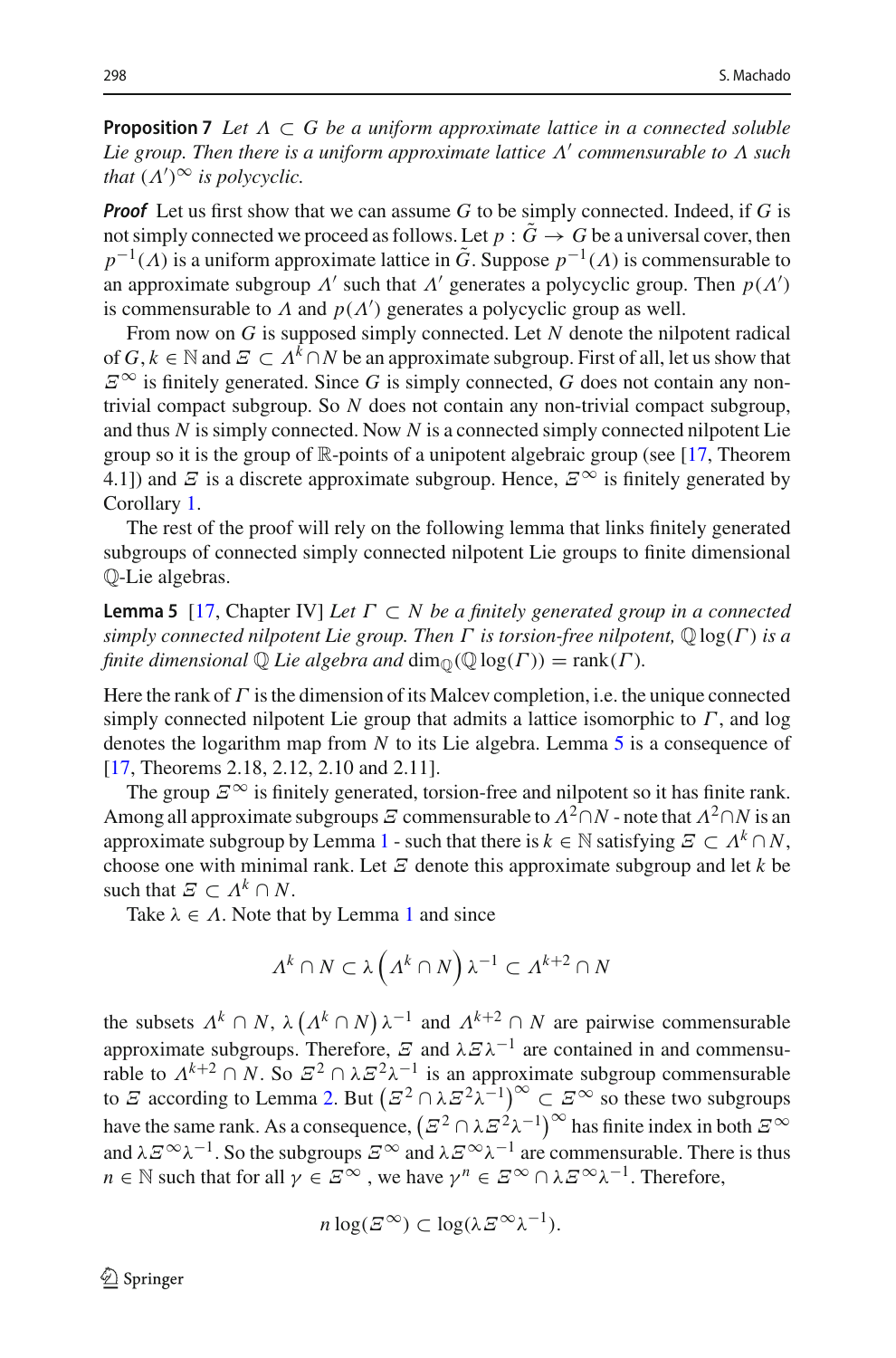Hence,

$$
\mathbb{Q}\log(\mathcal{Z}^{\infty}) = \mathbb{Q}\log(\lambda \mathcal{Z}^{\infty}\lambda^{-1}).
$$

We have thus proved that  $exp(\mathbb{Q} \log(E^{\infty}))$  is stable under conjugation by elements of  $\Lambda^{\infty}$ . Moreover,  $exp(\mathbb{Q} \log(E^{\infty}))$  is a group by the Baker–Campbell–Hausdorff formula (see [\[17](#page-16-18), Chapter IV]) and any finitely generated subgroup in it has rank less than or equal to dim<sub>Q</sub>( $\mathbb{Q}$  log( $E^{\infty}$ )) = rank( $E^{\infty}$ ) according to Lemma [5.](#page-13-1) Let  $\Gamma$  denote the subgroup generated by  $\Lambda^{k+2} \cap \exp(\mathbb{Q} \log(E^{\infty}))$ . Since  $(\Lambda^{k+2} \cap N)^{\infty}$  is nilpotent and finitely generated according to a combination of Lemma [1](#page-3-0) and Corollary [1,](#page-9-2) the subgroup  $\Gamma$  is finitely generated as well. In addition,  $\Gamma$  contains  $\mathcal{E}^{\infty}$ . So rank( $\Gamma$ ) = rank( $\mathcal{E}^{\infty}$ ) and  $\mathcal{E}^{\infty}$  has finite index in  $\Gamma$ .

We know by [\[17](#page-16-18), Theorem 2.12] that there exist free abelian subgroups  $\Gamma_1$ ,  $\Gamma_2 \subset$  $\mathbb{Q}$ log( $\mathcal{Z}^{\infty}$ ) of rank dim<sub> $\mathbb{Q}$ </sub> $(\mathbb{Q}$ log( $\mathcal{Z}^{\infty}$ )) such that

$$
\Gamma_1 \subset \log(\mathcal{Z}^{\infty}) \subset \log(\Gamma) \subset \Gamma_2.
$$

This implies in particular that for all  $\lambda \in \Lambda$  we have  $\text{Ad}(\lambda)(\Gamma_1) \subset \Gamma_2$  since  $\lambda \Sigma^{\infty} \lambda^{-1} \subset \Gamma$ . According now to Proposition [4,](#page-10-0) there is an approximate subgroup  $X \subset \text{Ad}(\Lambda)^4$  commensurable to  $\text{Ad}(\Lambda)$  such that  $\phi(\Gamma) = \Gamma_1$  for all  $\phi \in X$ . Define  $\tilde{\Lambda}$  := Ad<sup>-1</sup>(*X*)<sup>[2](#page-3-2)</sup>  $\cap$   $\Lambda$ <sup>2</sup>. By Lemma 2 we find that  $\tilde{\Lambda}$  is an approximate subgroup commensurable to A. And by construction  $Ad(\lambda)(\Gamma_1) = \Gamma_1$  for all  $\lambda \in \tilde{\Lambda}$ . Therefore, the subgroup *H* of  $\mathcal{Z}^{\infty}$  generated by  $\exp(\Gamma_1)$  has finite index in  $\mathcal{Z}^{\infty}$  and  $H \cap \tilde{\Lambda}^{\infty}$  is normalised by  $\tilde{\Lambda}$ .

Consider  $p : \tilde{\Lambda}^{\infty} \to \tilde{\Lambda}^{\infty}/(H \cap \tilde{\Lambda}^{\infty})$  the canonical projection. We claim that  $p(\tilde{\Lambda}^2) \cap Z(\tilde{\Lambda}^{\infty}/(H \cap \tilde{\Lambda}^{\infty}))$  is commensurable to  $p(\tilde{\Lambda})$ . First, note that  $\tilde{\Xi}$  is commensurable to  $\mathbb{Z}^2 \cap H$  by Lemma [2,](#page-3-2)  $\Lambda^8 \cap N$  is commensurable to  $\mathbb Z$  by Lemma [1](#page-3-0) and  $\tilde{\Lambda} \subset \Lambda^2$ . Note also that *N* contains all commutators of elements of *G*. So the set of commutators of elements of  $p(\tilde{\Lambda})$  is contained in  $p(\Lambda^8 \cap N)$ . But  $p(\Lambda^8 \cap N)$ is commensurable to  $p(\mathcal{Z}^2 \cap H) = \{e\}$ , and, hence, is finite. But  $p(\tilde{\Lambda}^{\infty})$  is finitely generated since  $\tilde{\Lambda}$  is uniform approximate lattice in a connected Lie group (see the proof of Proposition [3](#page-9-1) or [\[2](#page-15-0), Theorem 1.13]), and  $p(A)$  generates  $p(A^{\infty})$ . We can therefore find a finite generating family  $\Upsilon := \{\gamma_1, \ldots, \gamma_n\} \subset p(\tilde{\Lambda})$ . Define now

$$
\theta_{\Upsilon}: p(\tilde{\Lambda}^{\infty}) \to p(\tilde{\Lambda}^{\infty})^n
$$
  

$$
\gamma \mapsto ([\gamma_1, \gamma], \dots, [\gamma_n, \gamma]),
$$

where  $[\gamma_i, \gamma] := \gamma_i \gamma \gamma_i^{-1} \gamma^{-1}$ . Note now that for all  $\gamma$ ,  $\gamma'$  in  $p(\tilde{\Lambda})$  if  $\theta_{\Upsilon}(\gamma) = \theta_{\Upsilon}(\gamma')$ then

$$
\gamma Z(\tilde{\Lambda}^{\infty}/(H \cap \tilde{\Lambda}^{\infty})) = \gamma' Z(\tilde{\Lambda}^{\infty}/(H \cap \tilde{\Lambda}^{\infty})).
$$

Indeed, for  $i \in \{1, \ldots, n\}$  we have

$$
\gamma_i \gamma \gamma_i^{-1} \gamma^{-1} = [\gamma_i, \gamma] = [\gamma_i, \gamma'] = \gamma_i \gamma' \gamma_i^{-1} \gamma'^{-1}
$$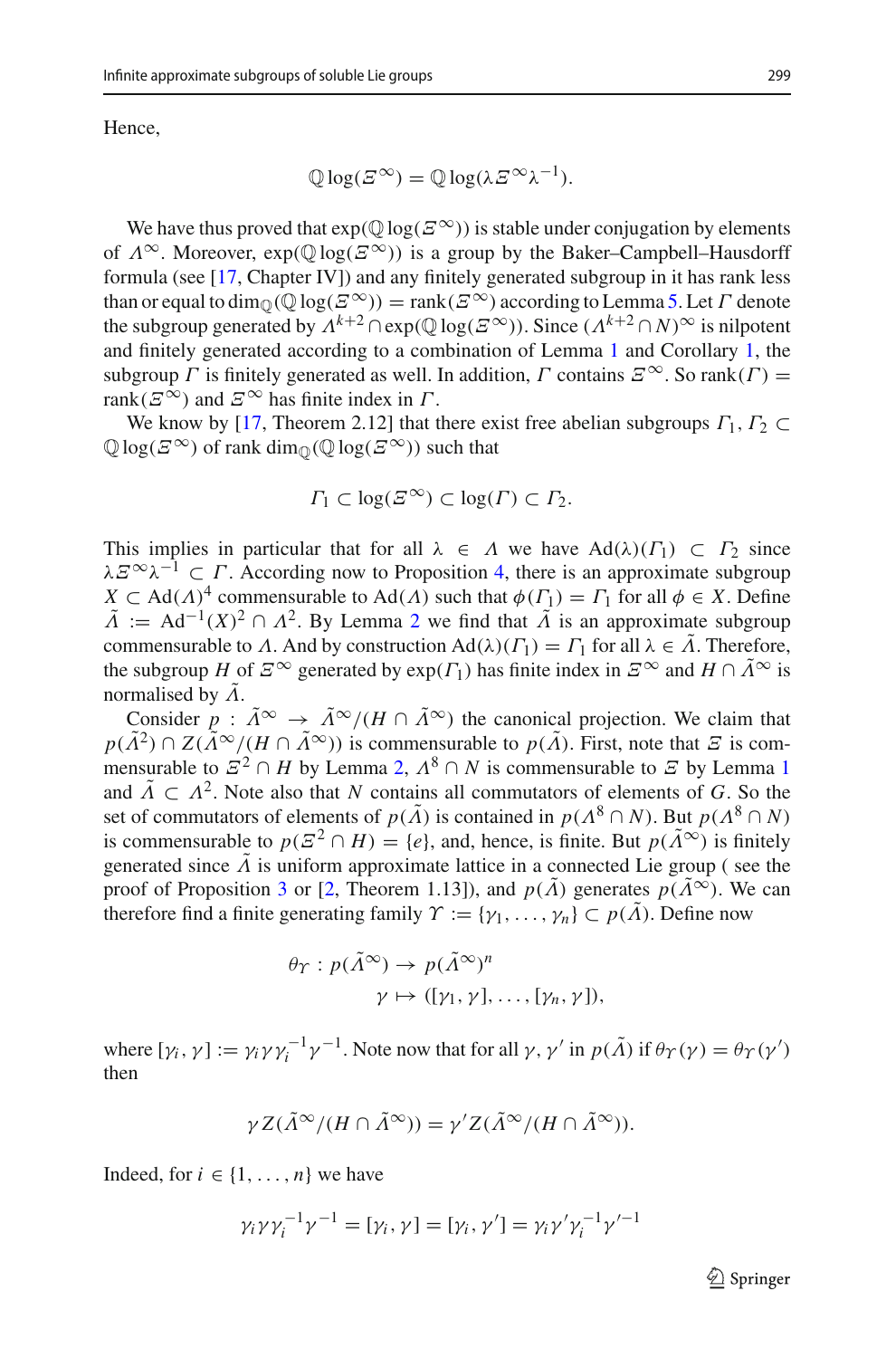which implies

$$
(\gamma_i \gamma^{-1} \gamma_i^{-1}) \gamma_i \gamma' \gamma_i^{-1} \gamma'^{-1} (\gamma) = [\gamma_i, \gamma^{-1} \gamma'] = e.
$$

So  $\gamma^{-1}\gamma'$  belongs to the centraliser of  $\gamma$  i.e. belongs to the centre  $Z(\tilde{\Lambda}^{\infty}/(H \cap \tilde{\Lambda}^{\infty}))$ of  $\tilde{\Lambda}^{\infty}/(H \cap \tilde{\Lambda}^{\infty})$  because  $\gamma$  is a generating family.

But  $\theta_{\Upsilon}(p(\Lambda))$  is finite so there are  $\gamma'_1, \ldots, \gamma'_r \in \Lambda^\infty/(H \cap \Lambda^\infty)$  such that  $p(\Lambda) \subset$  $\bigcup \gamma_i^{\prime} Z(\Lambda^{\infty}/(H \cap \Lambda^{\infty}))$ . We thus have that  $\Lambda$  is covered by finitely many left-cosets of  $p^{-1}(Z(\tilde{\Lambda}^{\infty}/(H \cap \tilde{\Lambda}^{\infty})))$ . According to Lemma [2](#page-3-2) now,  $\Lambda' := \tilde{\Lambda}^2 \cap p^{-1}(Z(\tilde{\Lambda}^{\infty}/(H \cap \tilde{\Lambda}^{\infty})))$  $\tilde{\Lambda}^{\infty}$ ))) is an approximate subgroup commensurable to  $\tilde{\Lambda}$  and  $\Lambda$ .

Finally,  $\Lambda'$  is a uniform approximate lattice in G as it is commensurable to  $\Lambda$ . So it generates a finitely generated subgroup (as above see the proof of Proposition [3](#page-9-1) or [\[2](#page-15-0), Theorem 1.13]). Moreover,  $H \cap \Lambda^{\infty} \subset \Lambda^{\infty}$  is a finitely generated torsion-free nilpotent normal subgroup such that  $\Lambda^{/\infty}/(H \cap \Lambda^{\infty})$  is abelian and finitely generated. Hence,  $\Lambda^{/\infty}$  is polycyclic.

*Proof of Theorem* [3](#page-2-0) Let  $\Lambda \subset G$  be a uniform approximate lattice in a connected soluble Lie group. According to Proposition [7](#page-13-0)  $\Lambda$  is commensurable to a uniform approximate lattice  $\Lambda'$  with  $\Lambda'$  polycyclic. By Proposition [6](#page-12-0) the uniform approximate lattice  $\Lambda'$  is therefore a Meyer set. So  $\Lambda$  is a Meyer set.

 $\Box$ 

**Acknowledgements** I am deeply grateful to my supervisor, Emmanuel Breuillard, for his patient guidance and encouragements. I would also like to thank the anonymous referee for many helpful comments.

**Data availabitlity** Data sharing not applicable to this article as no datasets were generated or analysed during the current study.

## **Declarations**

**Conflict of interest** The authors declare that they have no conflict of interest.

**Open Access** This article is licensed under a Creative Commons Attribution 4.0 International License, which permits use, sharing, adaptation, distribution and reproduction in any medium or format, as long as you give appropriate credit to the original author(s) and the source, provide a link to the Creative Commons licence, and indicate if changes were made. The images or other third party material in this article are included in the article's Creative Commons licence, unless indicated otherwise in a credit line to the material. If material is not included in the article's Creative Commons licence and your intended use is not permitted by statutory regulation or exceeds the permitted use, you will need to obtain permission directly from the copyright holder. To view a copy of this licence, visit [http://creativecommons.org/licenses/by/4.0/.](http://creativecommons.org/licenses/by/4.0/)

## **References**

- <span id="page-15-1"></span>1. Auslander, L.: On a Problem of Philip Hall. Ann. Math. **86**(1), 112–116 (1967). [http://www.jstor.org/](http://www.jstor.org/stable/1970362) [stable/1970362](http://www.jstor.org/stable/1970362)
- <span id="page-15-0"></span>2. Björklund, M., Hartnick, T.: Approximate lattices. Duke Math. J. **167**(15), 2903–2964 (2018). [https://doi.org/10.1215/00127094-2018-0028.](https://doi.org/10.1215/00127094-2018-0028) [https://doiorg.ezp.lib.cam.ac.uk/10.1215/00127094-](https://doiorg.ezp.lib.cam.ac.uk/10.1215/00127094-2018-0028) [2018-0028](https://doiorg.ezp.lib.cam.ac.uk/10.1215/00127094-2018-0028)